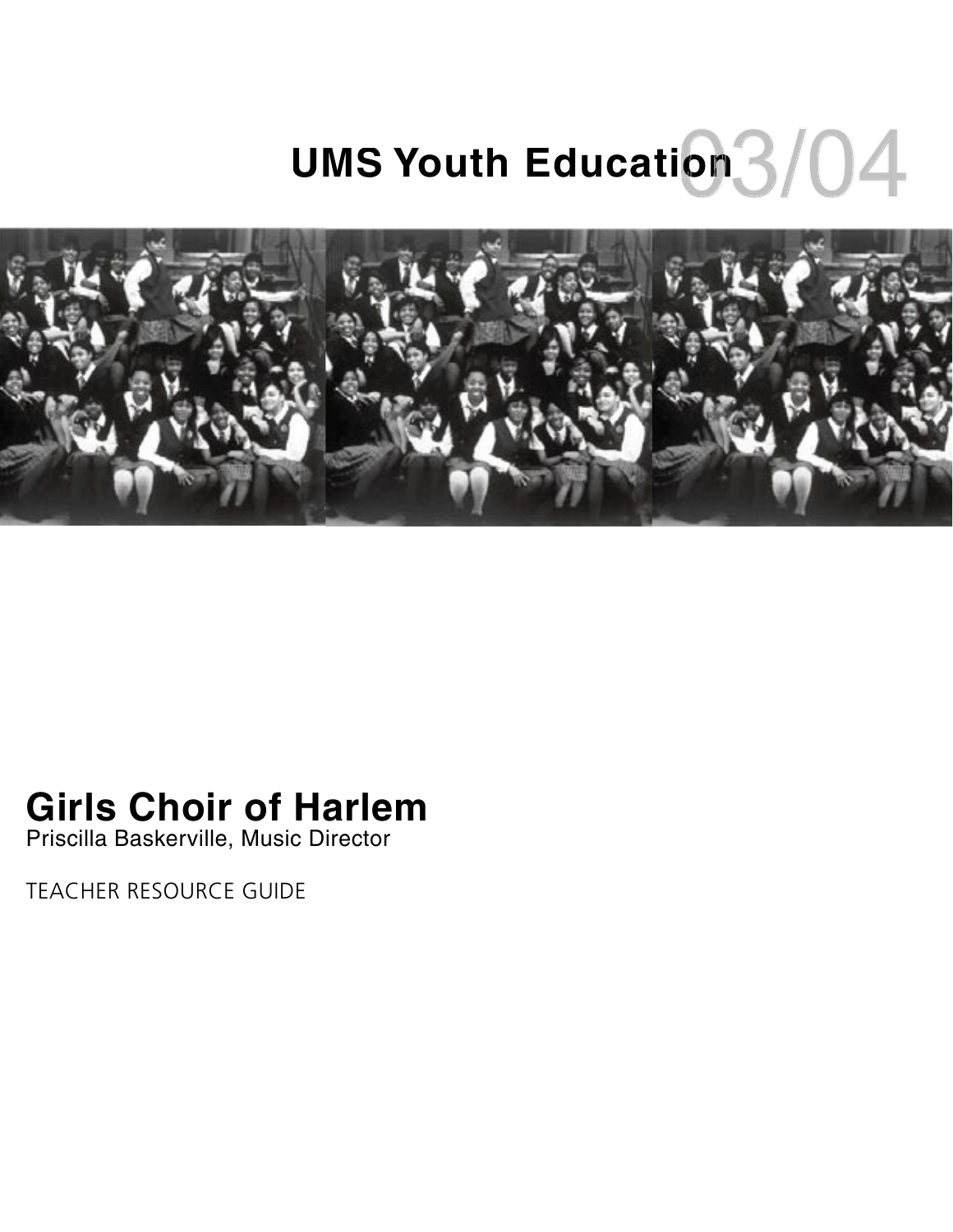## **About UMS**

UMS celebrates its 125th Season! One of the oldest performing arts presenters in the country, UMS serves diverse audiences through multi-disciplinary performing arts programs in three distinct but interrelated areas: presentation, creation, and education.

With a program steeped in music, dance, and theater, UMS hosts approximately 80 performances and 150 free educational activities each season. UMS also commissions new work, sponsors artist residencies, and organizes collaborative projects with local, national, and international partners.

While proudly affiliated with the University of Michigan and housed on the Ann Arbor campus, UMS is a separate not-for-profit organization that supports itself from ticket sales, grants, contributions, and endowment income.

# **UMS Education and Audience Development Department**

UMS's Education and Audience Development Department seeks to deepen the relationship between audiences and art, as well as to increase the impact that the performing arts can have on schools and community. The program seeks to create and present the highest quality arts education experience to a broad spectrum of community constituencies, proceeding in the spirit of partnership and collaboration.

The Department coordinates dozens of events with over 100 partners that reach more than 50,000 people annually. It oversees a dynamic, comprehensive program encompassing workshops, in-school visits, master classes, lectures, youth and family programming, teacher professional development workshops, and "meet the artist" opportunities, cultivating new audiences while engaging existing ones.

Details about educational events for the 03/04 season are announced a few months prior to each event.

To receive information about educational events by email, sign up for the UMS E-Mail Club at www.ums.org.

For advance notice of Youth Education events, join the UMS Teachers email list by emailng umsyouth@umich.edu.

#### **We would like to give special thanks to the sponsors and supporters of the UMS Youth Education Program:**

Ford Motor Company Fund Michigan Council for Arts and Cultural Affairs University of Michigan

Association of Performing Arts Presenters Arts Partners Program Borders Group Charles Reinhart Company, Realtors Community Foundation for Southeastern Michigan Doris Duke Charitable Foundation DTE Energy Foundation Ford Foundation Forest Health Services/Mary and Randall Pittman Maxine and Stuart Frankel Foundation Gelman Educational Foundation Heartland Arts Fund JazzNet KeyBank MASCO Corporation THE MOSAIC FOUNDATION (of R. and P. Heydon National Dance Project of the New England Foundation for the Arts National Endowment for the Arts Office of the Provost, University of Michigan Pfizer Global Research and Development, Ann Arbor Laboratories The Power Foundation ProQuest TCF Bank TIAA-CREF UMS Advisory Committee Wallace-Reader's Digest Funds Whitney Fund Ford Motor Company,<br>Frind

This Teacher Resource Guide is a product of the University Musical Society's Youth Education Program. All photos are courtesy of the artists unless otherwise noted.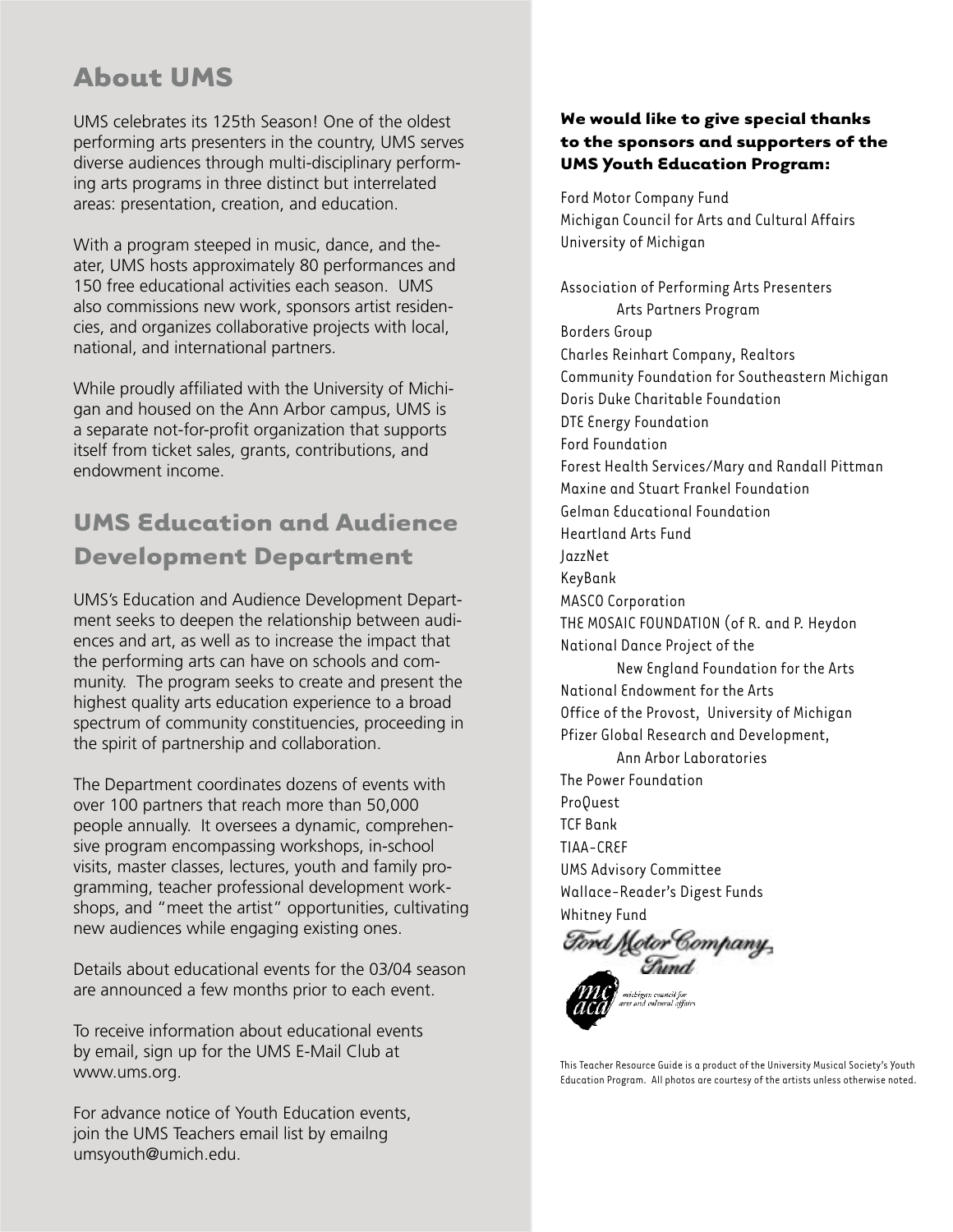

# **Girls Choir of Harlem**

Priscilla Baskerville, Music Director

**TEACHER RESOURCE GUIDE**

**Youth Performance Friday, April 16, 2004, 11 am Michigan Theater, Ann Arbor**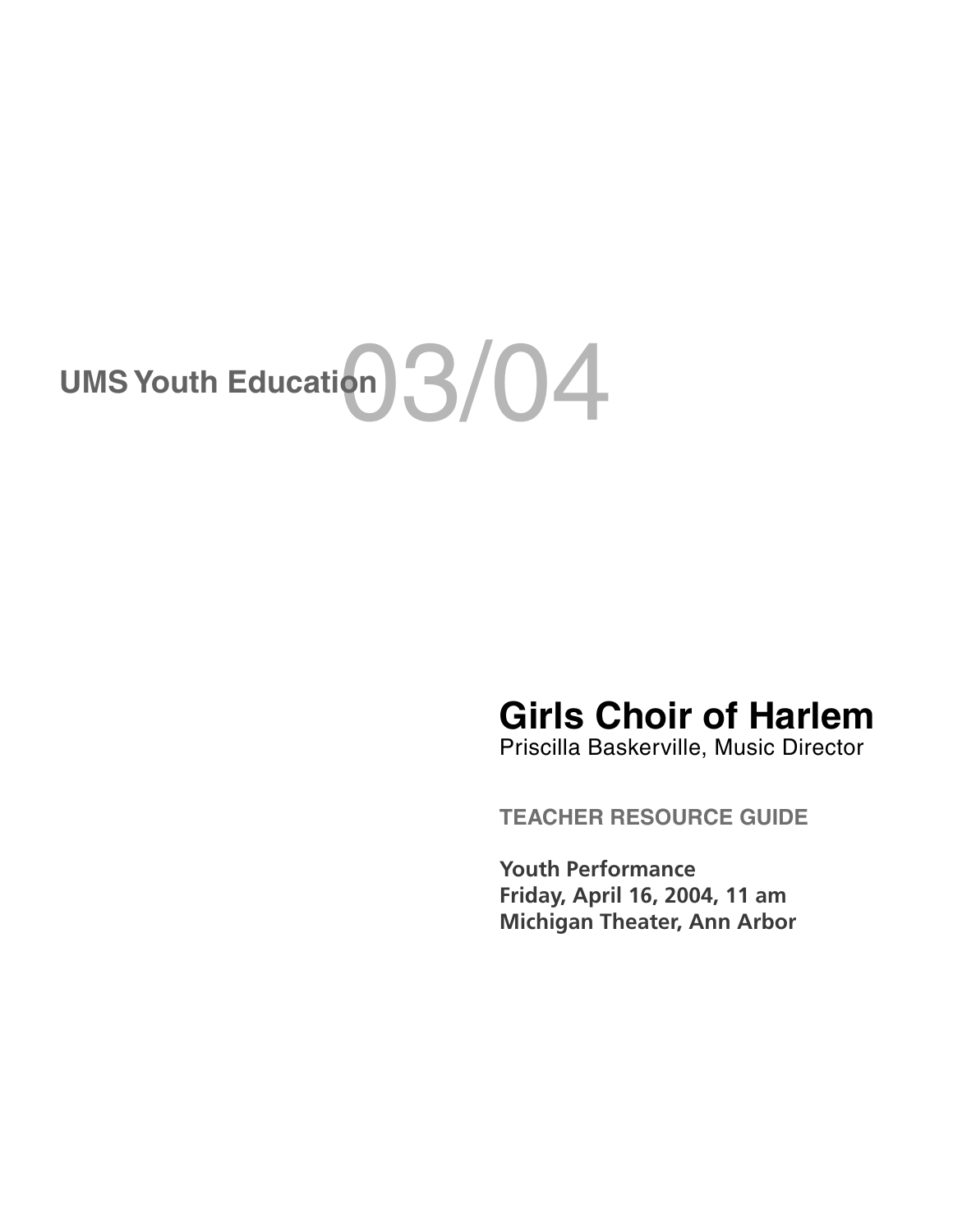# **Table of Contents**

#### **The Girls Choir of Harlem**

- **\*** 6 Coming to the Show
- \* 7 The Performance at a Glance
	- 8 The History of Harlem
	- 9 The History of the Girls Choir of Harlem
	- 10 Breaking Down Barriers
	- 12 Harlem Renaissance Poetry

#### **Lesson Plans**

- 14 Lesson Plan Overview
- 15 Meeting Michigan Standards
- 17 Lesson I: Teen Culture & the Harlem Renaissance
- 19 Lesson II: Harlem Renaissance Lecture Outline
- 20 Lesson III: Responding to Harlem Renaissance Poetry
- 22 Lesson IV: Melody, Harmony, and Rhythm
- 23 LessonV: Appreciating the Performance
- 24 Lesson VI: Singers Who Paved the Way
- 25 Song Lyrics
- \* 27 Profiles on Who Paved the Way

#### **Resources**

- 34 UMS Permission Slip
- 35 Community Resources
- 36 Evening Performance Information / Teen Ticket

**Short on Time?**

We've starred the most important pages.

#### **Only Have 15 Minutes?**

Try this:

Appreciating the Performance pg. 23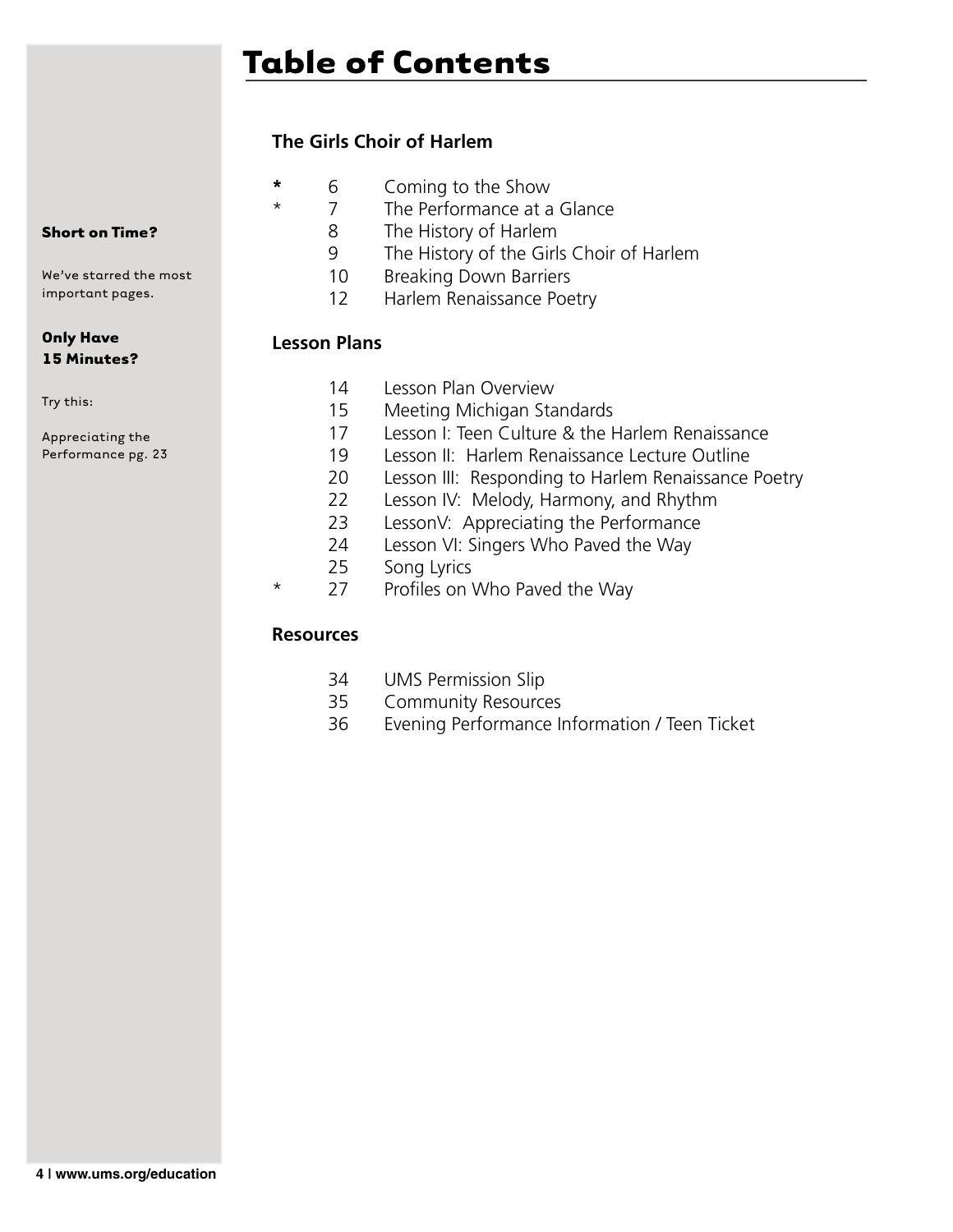

photo by James Estrin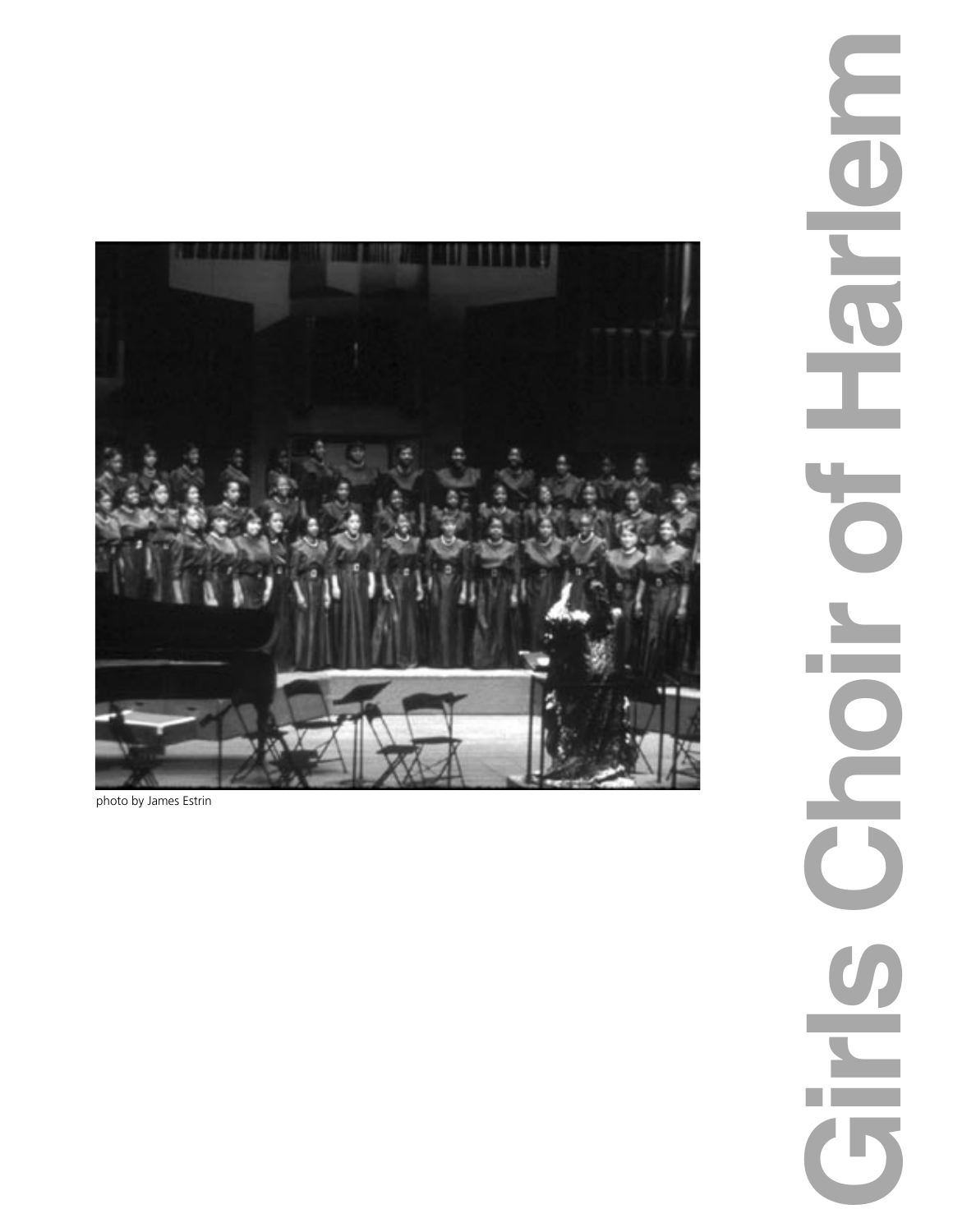

# **Coming to the Show**

We want you to enjoy your time in the theater, so here are some tips to make your Youth Performance experience successful and fun! Please review this page prior to attending the performance.

**Where do we get off the bus?** You will park your car or bus in the place marked on your teacher's map.

**Who will meet us when we arrive?** UMS Education staff and greeters will be outside to meet you. They might have special directions for you, so be listening and follow their directions. They will take you to the theater door, where ushers will meet your group. The ushers know that your group is coming, so there's no need for you to have tickets.

**Who shows us where we sit?** The ushers will walk your group to its seats. Please take the first seat available. (When everybody's seated, your teacher will decide if you can rearrange yourselves.) If you need to make a trip to the restroom before the show starts, ask your teacher.

**How will I know that the show is starting?** You will know that the show is starting because you will see the lights in the auditorium get dim, and a member of the UMS Education staff will come out on stage to say hello. He or she will introduce the performance.

**What if I get lost?** Please ask an usher or a UMS staff member for help. You will recognize these adults because they have name tag stickers or a name tag hanging around their neck.

#### **What do I do during the show?**

Everyone is expected to be a good audience member. This keeps the show fun for everyone. Good audience members...

- Are good listeners
- Keep their hands and feet to themselves
- Do not talk or whisper during the performance
- Laugh at the parts that are funny
- Do not eat gum, candy, food or drink in the theater
- Stay in their seats during the performance
- Do not disturb their neighbors or other schools in attendance

**How do I show that I liked what I saw and heard?** As a general rule, the audience shows appreciation during a performance by clapping. This clapping, called applause, is how you show how much you liked the show. Applause says, "Thank you! You're great!" In a musical performance, the musicians and dancers are often greeted with applause when they first appear. It is traditional to applaud at the end of each musical selection, and sometimes after impressive solos. Sometimes at music performances, the audience is encouraged to stand and clap along with the music in rhythm. At the end of the show, the performers will bow and be rewarded with your applause. If you really enjoy the show, give the performers a standing ovation by standing up and clapping during the bows.

**What do I do after the show ends?** Please stay in your seats after the performance ends, even if there are just a few of you in your group. Someone from UMS will come onstage and announce the names of all the schools. When you hear your school's name called, follow your teachers out of the theater and back to your buses.

**How can I let the performers know what I thought?** We want to know what you thought of your experience at a UMS Youth Performance. After the performance, we hope that you will be able to discuss what you saw with your class. What did your friends enjoy? What didn't they like? What did they learn from the show? Tell us about your experiences in a letter, review, or drawing. We can share your feedback with artists and funders who make these productions possible. Please send your opinions, letters or artwork to: **UMS Youth Education Program, 881 N. University Ave., Ann Arbor, MI 48109-1011**.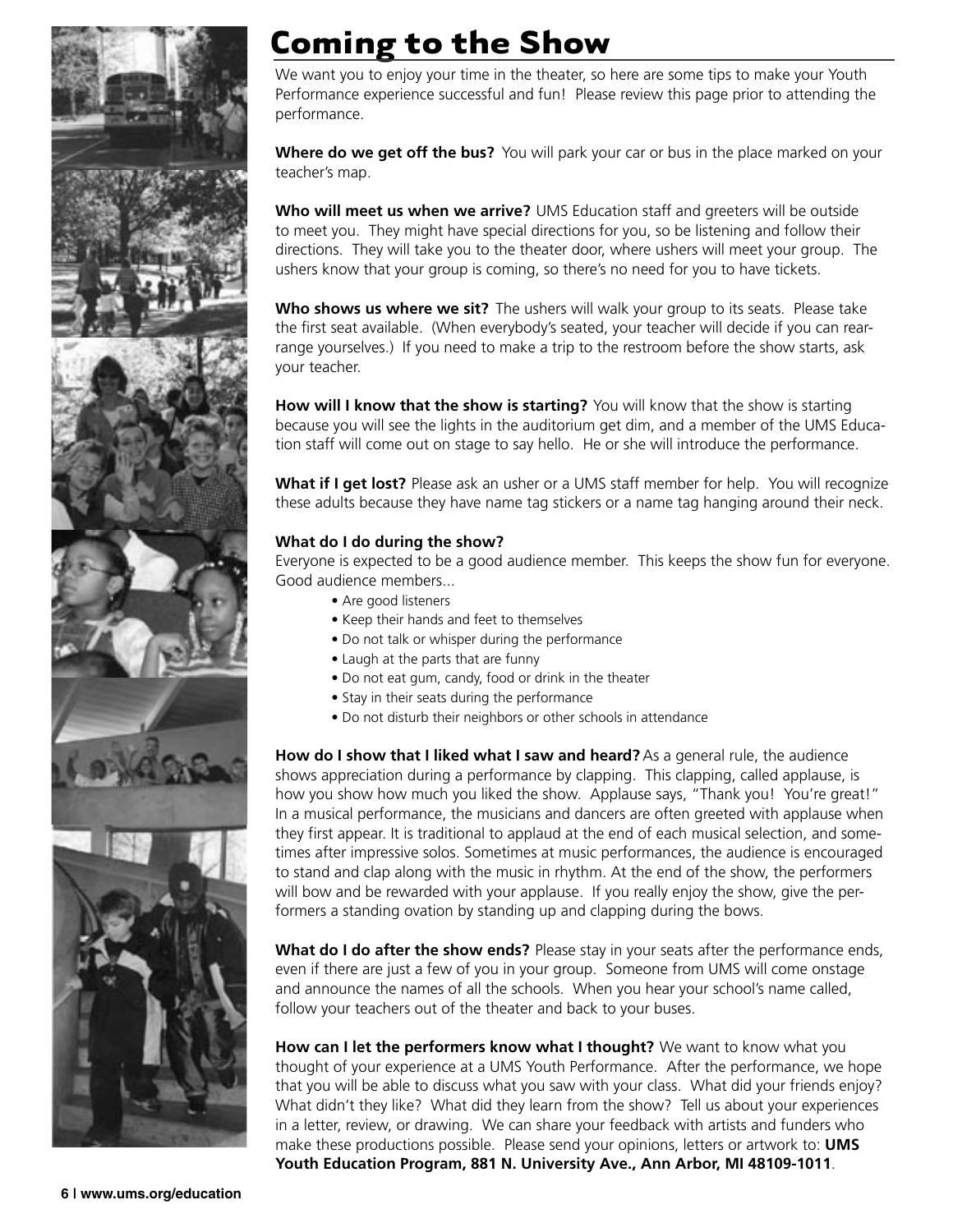### **Who are the members of the Choir?**

The members of the Girls Choir of Harlem are students at the Choir Academy of Harlem. There are approximately 240 members of the choir which is divided into preparatory and concert units. The concert group, which you will see perform, consists of approximately 50 high school age girls selected from from the larger group.

### **What is the Choir Academy of Harlem?**

The Choir Academy of Harlem is a collaboration of the Girls and Boys choirs, the New York City Board of Education, and the students' parents. Encompassing grades four through twelve, it offers a rigorous academic program enhanced by a world-class training in the choral arts. Admission to the academy is gained by passing a vocal audition. Approximately 240 girls in grades four through twelve attend the Academy and comprise the Girls Choir of Harlem, which is divided into preparatory and concert units. Selected on the basis of excellence in academics, conduct, commitment, dependability, and knowledge of the repertoire, the concert arm of the choir consists of approximately 50 high school age girls. In addition to the mandatory four hours of practice each weekday and normal academic classes, the girls take courses in music history and theory, solo and ensemble singing, movement, and a musical instrument. The Choir Academy of Harlem's culture of disciplined artistic and academic endeavor is remarkable in a neighborhood with numerous failing schools. Approximately 75 percent of the girls attending the academy are from single parent families, 55 percent are living below poverty level, and 90 percent are considered "at risk" of dropping out of high school. Building self-esteem, establishing positive role models, and developing a strong value system of discipline and hard work, the program provides the girls — primarily African-Americans and Latinas who come from Harlem and the neighboring communities — with a safe, secure, and consistent environment. Staff members serve as caring, trusted adults who believe in the girls, stand by them, motivate them, and push them to succeed. Their public acclaim has given the girls an opportunity to become role models themselves. With all their fame, members of the Girls Choir of Harlem are most proud of the impact they have on girls outside the choir and the younger girls in the school, according to former music director Lorna Myers. "You can see it in the way they hold their heads walking down the hall in school. The fact that they are so empowered as to make a difference is great."

### **What kind of music does the Choir perform?**

The Girls Choir of Harlem performs a wide variety of music including classical, liturgical, operatic, spiritual, folk, jazz and popular.

"A religious experience...The boys had better be on their toes because the girls are ready."

-Al Roker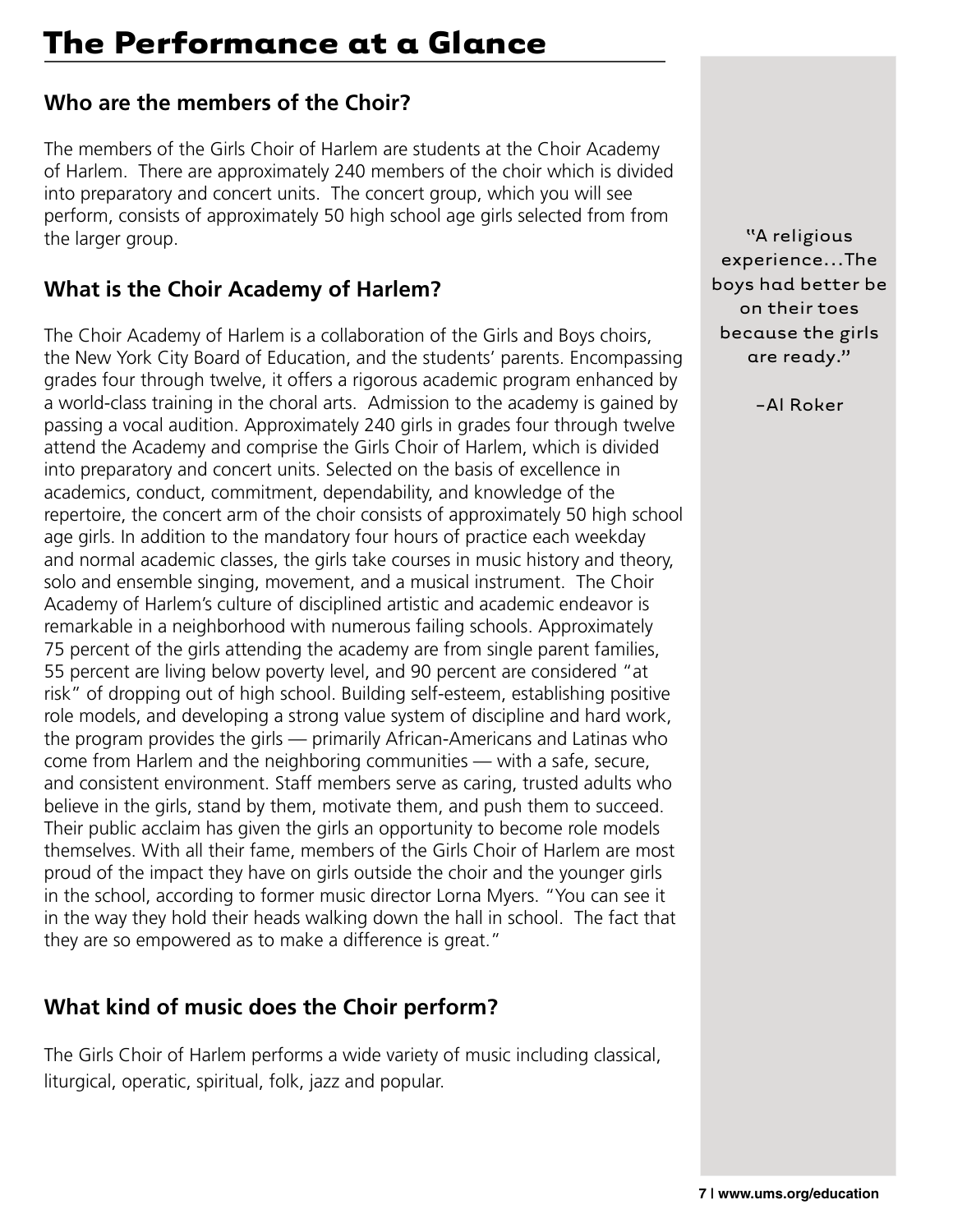# **The History of Harlem**



### **Where is Harlem?**

Harlem is a community on the northern end of the island of Manhattan in New York City. It was founded in 1658 by Peter Stuyvesant, and named for Haarlem, the original home of many of the Dutch farmers who settled there in the 1600s. In addition to farming, by the 1800s, Harlem became the site of estates of some of New York's most prominant families. Despite the development of the city, Harlem remained somewhat rural until the 1880s when elevated rail lines linked it with the more developed lower Manhattan. By 1900, Harlem had a large Jewish population, and starting around 1910, African-Americans from the south began migrating to Harlem. Soon Harlem was one of the most influential African-American communities in the nation, and the site of the renaissance of African-American musical, literary, and artistic culture that would become known as the Harlem Rennaissance. During this period cultural and civil rights leaders encouraged Black artists to come to Harlem; they believed achieving excellence in the arts could help to break down racial barriers. After World War II, many middle class Blacks moved to the suburbs, leaving Harlem impoverished. Today, Harlem is home to about 370,000 people, and home to such cultural attractions as the Apollo Theater, Columbia University, and the Cathedral of Saint John the Divine.

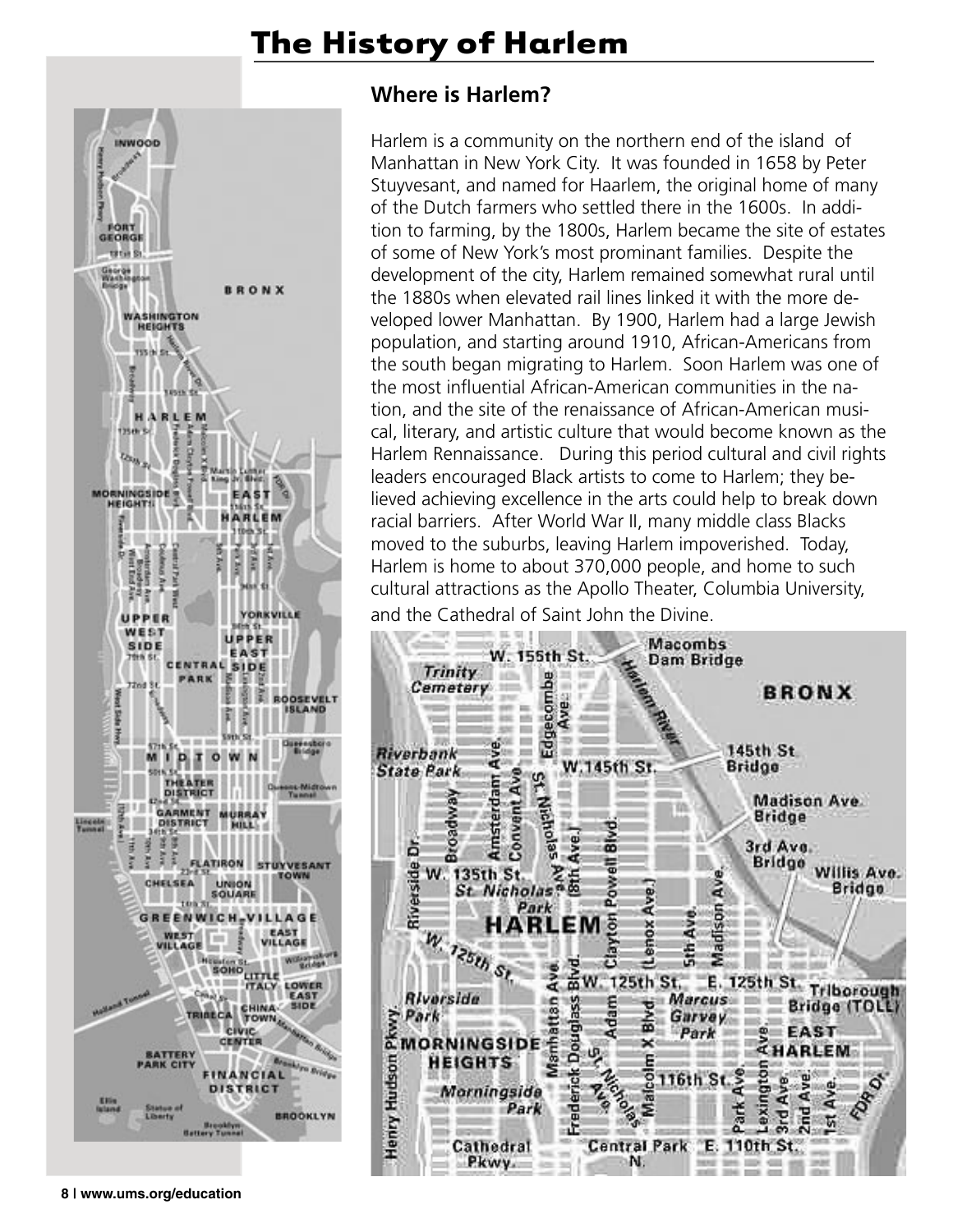# **History: The Girls Choir of Harlem**

### **What is the history of the Girls Choir?**

Audiences have the girls' parents to thank for the opportunity to hear these heavenly voices. In 1979, a group of determined parents convinced Boys Choir of Harlem founder Dr. Walter J. Turnbull to create a comparable program for girls. The Girls Choir of Harlem was thus established, only to be disbanded a short time later due to a lack of funding. By 1988, once the growing Boys Choir organization was able to sustain it, a full Girls Choir program was instituted. Since its beginning in 1996, the Girls Choir of Harlem was directed by Lorna Myers, a native of Trinidad who received both Bachelor and Master of Music degrees from The Juilliard School. Priscilla Baskerville was recently named the new music director for the ensemble. The development of the Girls Choir of Harlem was initially hampered by the absence of a strong tradition of all-female choirs in the United States, where boys' choirs and mixed choirs outnumber those of girls by about four to one. According to Dr. Turnbull: "The history of boys' choirs goes back to the 14th century in churches, and it remains strong today. So, the girls start out from a disadvantage." However, the Girls Choir of Harlem has since found its voice as a group of developing divas bestowed with discipline, grace, and charm. The choir performed its debut concert at Alice Tully Hall in New York. Two years ago, in the aftermath of the tragedy of the World Trade Center, the Girls Choir of Harlem joined with the Boys Choir of Harlem for a moving performance of "We Shall Overcome" before an audience of 20,000 at Yankee Stadium for the post-September 11 event, "Prayer for America."

### **Where has the Choir performed?**

The Girls Choir of Harlem has performed concerts across the country. Their debut concert in 1997 was in New York at Alice Tully Hall at Lincoln Center. The girls have since performed on "Good Morning America" and Oprah's Angel Network as well as on Broadway, at the Apollo Theater in Harlem, Avery Fisher Hall, New Jersey Performing Arts Center, Kennedy Center in Washington DC, Music Hall in Cincinnati, E.J. Thomas Hall in Akron, Wealthy Theatre in Grand Rapids, Orchestra Hall in Minneapolis, and at colleges and universities throughout the United States.

### **Who is the director of the Choir?**

The music director of the Girls Choir of Harlem is Priscilla Baskerville. Ms. Baskerville is an operatic soprano who has performed at leading opera houses and concert halls throughout the world, including the Metropolitan Opera, where she has performed the title roles in *Aida* and *Porgy and Bess*, and Musetta in *La Boheme.* She has also given master classes, and appeared on Broadway and in the film *The Cotton Club.* Priscilla Baskerville was born and raised in Brooklyn, and is a graduate of the Manhattan School of Music.

"what it might be like if a band of angels had floated down to earth to raise their voices for a brief moment in time."

-Dorothy Rudd Moore, composer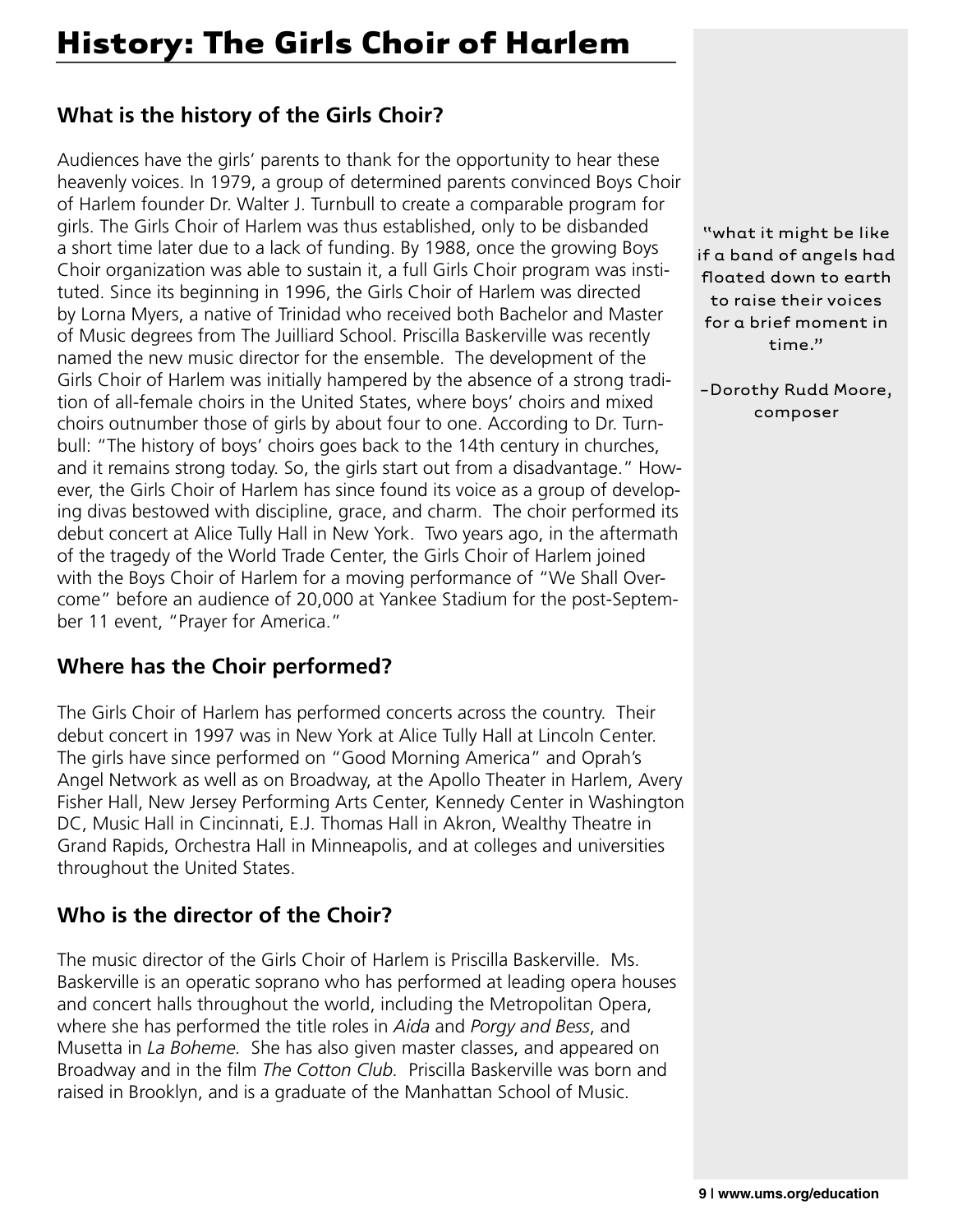# **Breaking Down Barriers**

Throughout the twentieth-century, African-American women have played an important role in the musical history of the United States. In genres from opera to jazz and Rhythm & Blues, African-American women have been celebrated performers, important innovators, and have inspired many who came after them.

**Marian Anderson** was the first African-American to sing at the New York Metropolitan Opera. Contralto Marian Anderson was born in Philadelphia, Pennsylvania in 1897. Throughout her career she encountered racism in the United States. From a young age Anderson displayed musical talent, but she faced overt racism when she applied for admission to a local music school. With donations from a local church, she began to study voice formally. When racial injustice prevented her from establishing a career in the United States, she went to Europe and performed extensively with great success. The most highly publicized racial instance involving Anderson occurred in 1939 when her manager and officials from Howard University tried to arrange a concert for her in Constitution Hall, the largest and most appropriate indoor location in Washington, D.C. The hall's owners, the Daughters of the American Revolution, sparked national protests when they refused to allow her to sing there. In answer to the protests, the United States Department of the Interior, with active encouragement from First Lady Eleanor Roosevelt, scheduled a concert on the steps of the Lincoln Memorial fon April 9, 1939. The Easter Sunday program drew a crowd of 75,000 people and millions of radio listeners, and the entire episode caused the news media to focus greater attention on subsequent cases of discrimination involving Anderson and other African Americans. Marian Anderson's career paved the way for many great African-American singers of the twentieth-century like Jessye Norman, Shirley Verrett, Kathleen Battle, Grace Bumbry, and George Shirley.

**Bessie Smith** was born in 1895. Known as the "Empress of the Blues", Bessie Smith is considered one of the best classic blues singers of the 1920s. She started her career as a street performer in Chatanooga, Tennessee and became a Vaudville performer as a teenager. In the 1920s and 1930s she became increasingly popular and the success of her records kept Columbia Studios afloat during difficult financial times. Bessie Smith influenced other artists like Mahalia Jackson and Billie Holiday.

**Billie Holiday** was born in 1915 in Baltimore, Maryland. Her father desserted the family to tour with a band. At ten years old, she was the victim of a violent rape. She later moved to New York in search of a new life. While singing a blues tune after an unsuccessful dance audition, a club owner hired her to sing. She became one of the leading jazz artists of the day and toured with the Count Basie Orchestra, Artie Shaw's Band, performed at Carnegie Hall and toured in Europe.

**Ella Fitzgerald** was born in 1917 and raised in poverty until her big break came in 1934 at Amateur Night at the Apollo Theater in Harlem. As she became increasingly popular in the 1930s, a diverse audience embraced her music. During the 1950s and 1960s she battled discrimination in hotels, restaurants, and concert halls. Ella Fitzgerald's career spaned over seventy years, and she is considered by some to the the greatest female jazz singer of all time.

"...a soul-stirring combination of classical, spiritual, and roof-shaking gospel."

-*Mode Magazine*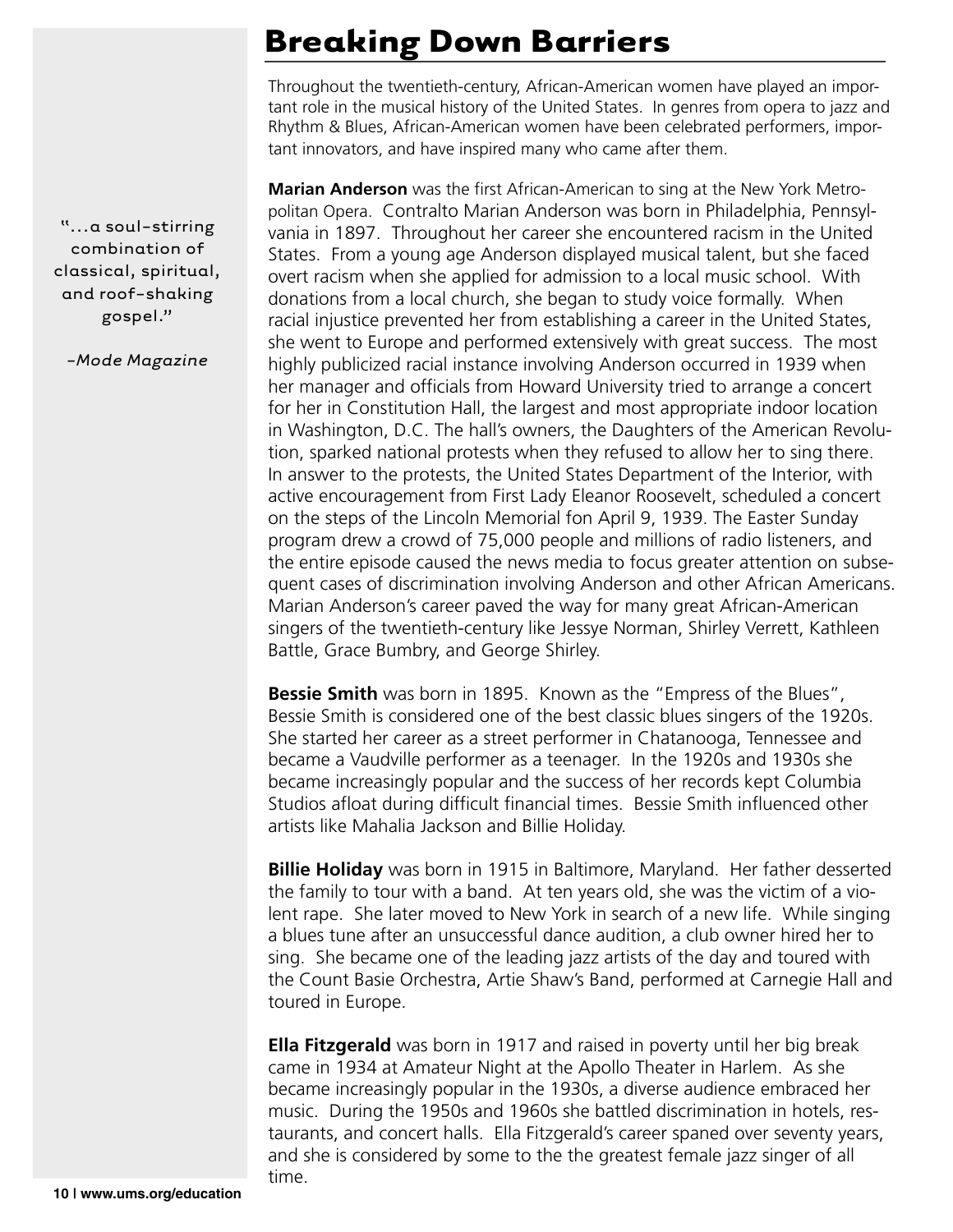# **Breaking Down Barriers**

**Aretha Franklin** was born in Detroit in 1942. Her father, C.L. Franklin was a Baptist preacher who knew some of the major gospel stars of the day. As a young girl, Aretha started singing in the choir of New Bethel Baptist Church in Detroit. In the early 1960s Aretha signed her first record contract. She often lent her talents to the civil rights cause and performed in support of Martin Luther King, Jr. In 1966, she signed with Atlantic Records and her career took off. At Atlantic, she began to dig into her rhythm and blues roots and recorded many hit songs like "Respect," "Baby I Love You," "Chain of Fools," and "Think" In 1987, she became the first women to be inducted into the Rock and Roll Hall of Fame.

#### **For More Information:**

http://www.afrovoices.com/anderson.html

http://www.redhotjazz.com

http://pbs.org/jazz/kids/nowthen/billie.html

htto://www.ladyday.net

http://www.ellafitzgerald.com

http://www.rollingstone.com/artists/bio.asp?oid=457&cf=457

#### **Recommended Recordings:**

*The Essential Bessie Smith*, Sony 64922, 1997

*Pure Ella: The Very Best of Ella Fitzgerald*, Polydor Records 539206, 1998

*Lady Day: The Best of Billie Holiday*, Sony 85979, 2001

*Prima Voce - Marian Anderson*, Nimbus Records 7882, 1997

*Aretha Franklin- Aretha's Best*, Rhino Records, 74295, 2001

#### **Visit UMS Online**

www.ums.org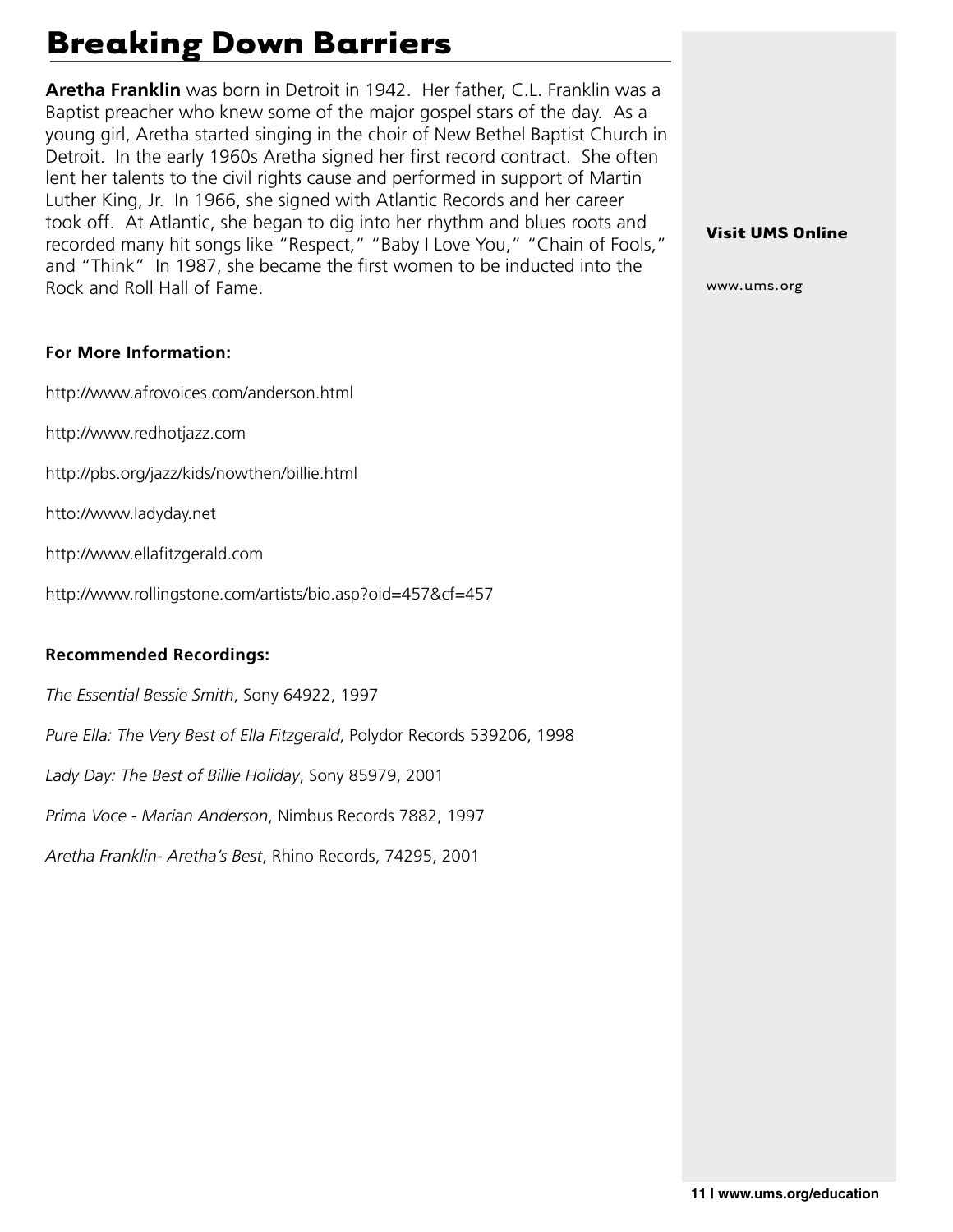# **Harlem Renaissance Poetry**

In the twenties, the decade immediately following World War I, an African-American population newly transplanted from the pastoral and bloody South sank its roots into the promises offered by Northern Industrial cities. Harlem became the greatest African-American city in the world. Here "The New Negro" bore fruit in a bumper crop of artists. This new generation, known as "The Harlem Renaissance," was enlightened by education and nourished by folk sources such as black music and the black church.

Most of the figures well known as part of the Harlem Renaissance were men: W.E.B. Du Bois, Countee Cullen and Langston Hughes are names known to most serious students of American history and literature today. And, because many opportunities that had opened up for black men had also opened up for women of all colors, African American women too began to "dream in color." To demand that their view of the human condition be part of the dream, too. However, female poets of this era did not recieve as much recognition, partly because of the lack of patronage, but also because they were ignored by the individuals who provided recognition of Renaissance writers, such as Alain Lock (who wrote "The New Negro" in 1925). Some of these female poets included Anne Spencer, Alice Dundar-Nelson, and Angelina Grimke.

With the stock crash of 1929 came the end of the Harlem Renaissance, giving way to the new art movement known as the Reformation.



Anne Spencer, 1882-1976



Alice Dunbar-Nelson, 1875-1935



Angelina Grimke, 1880-1958

For further information on female poets of the Harlem Renaissance, please visit http://www.nku.edu/ ~diesmanj/guides/ featuredwriters.html

*"God never planted a garden, But he placed a keeper there; And the keeper ever razed the ground, And built a city where; God cannot walk at the eve of day, Nor take the morning air."* 

*by Anne Spencer*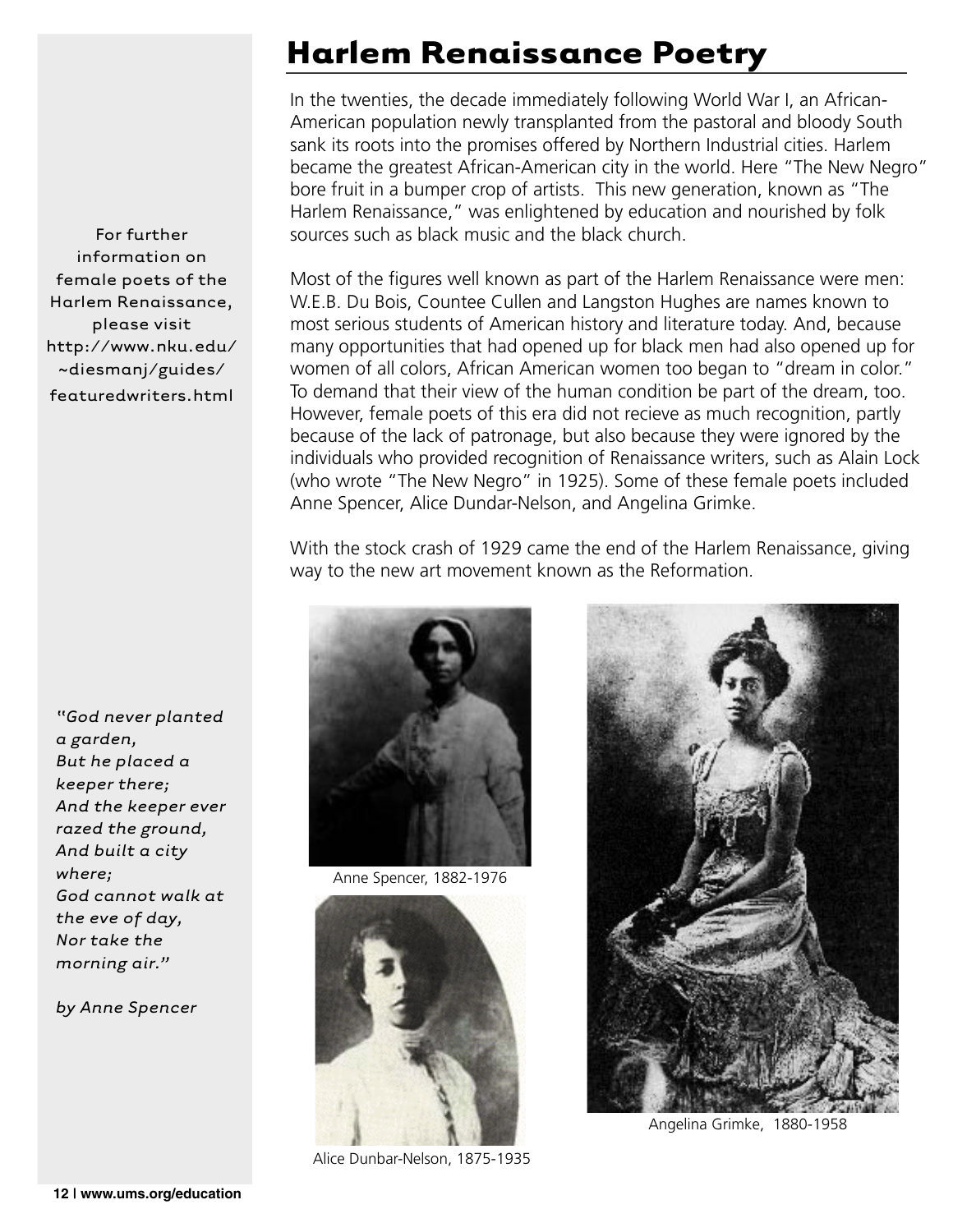

*Students at Go Like the Wind! Montessori School during a UMS classroom visit, November 2001.*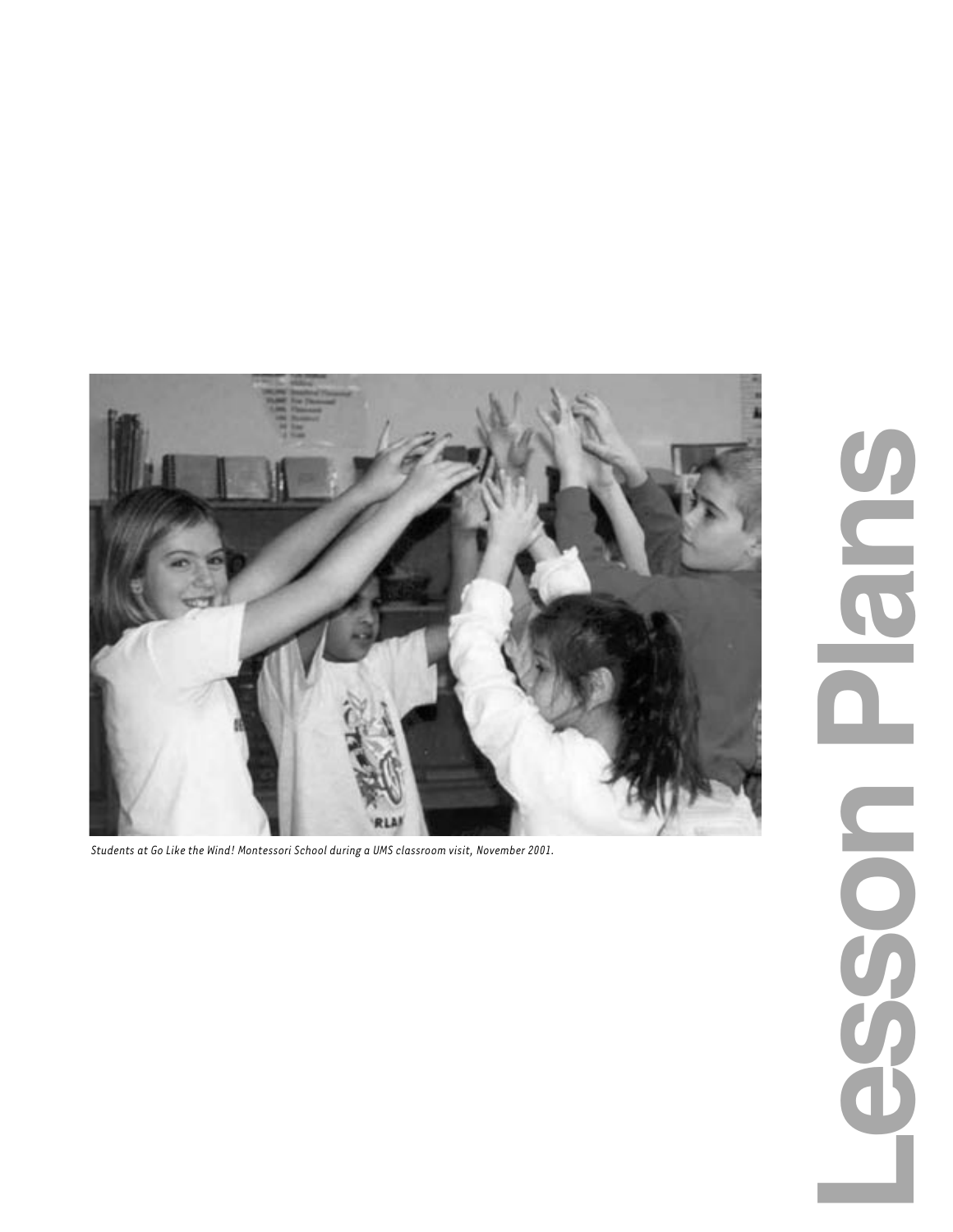# **Lesson Plan Overview**

#### **Introduction**

The following lessons and activities offer suggestions intended to be used in preparation for the Youth Performance. Teachers may pick and choose from the cross-disciplinary activities and can coordinate with other subject area teachers. The lesson plans are meant as aids or guideline. You may wish to use several activities, a single plan, or pursue a single activity in greater depth, depending on your subject area, the skill level or maturity of your students, and your intended learner outcomes. Many of these lesson plans were designed and written by Dr. Julie Taylor's Multi-cultural Education students at University of Michigan, Dearborn.

#### **Learner Outcomes**

The lesson plans that follow are based upon the following observable outcomes:

- Each student will develop a feeling of self-worth, pride in work, respect, appreciation and understanding of other people and cultures, and a desire for learning now and in the future in a multicultural, gender-fair, and ability-sensitive environment.
- Each student will develop appropriately to that individual's potential, skill in reading, writing, mathematics, speaking, listening, problem solving, and examining and utilizing information using multicultural, gender-fair and ability-sensitive materials.
- Each student will become literate through the acquisition and use of knowledge appropriate to that individual's potential, through a comprehensive, coordinated curriculum, including computer literacy in a multicultural, gender-fair, and ability-sensitive environment.

#### **Want More Lesson Plans?**

Visit the Kennedy Center's ArtsEdge website, the nation's most comprehensive source of arts-based lesson plans.

#### **www.artsedge. kennedy-center.org**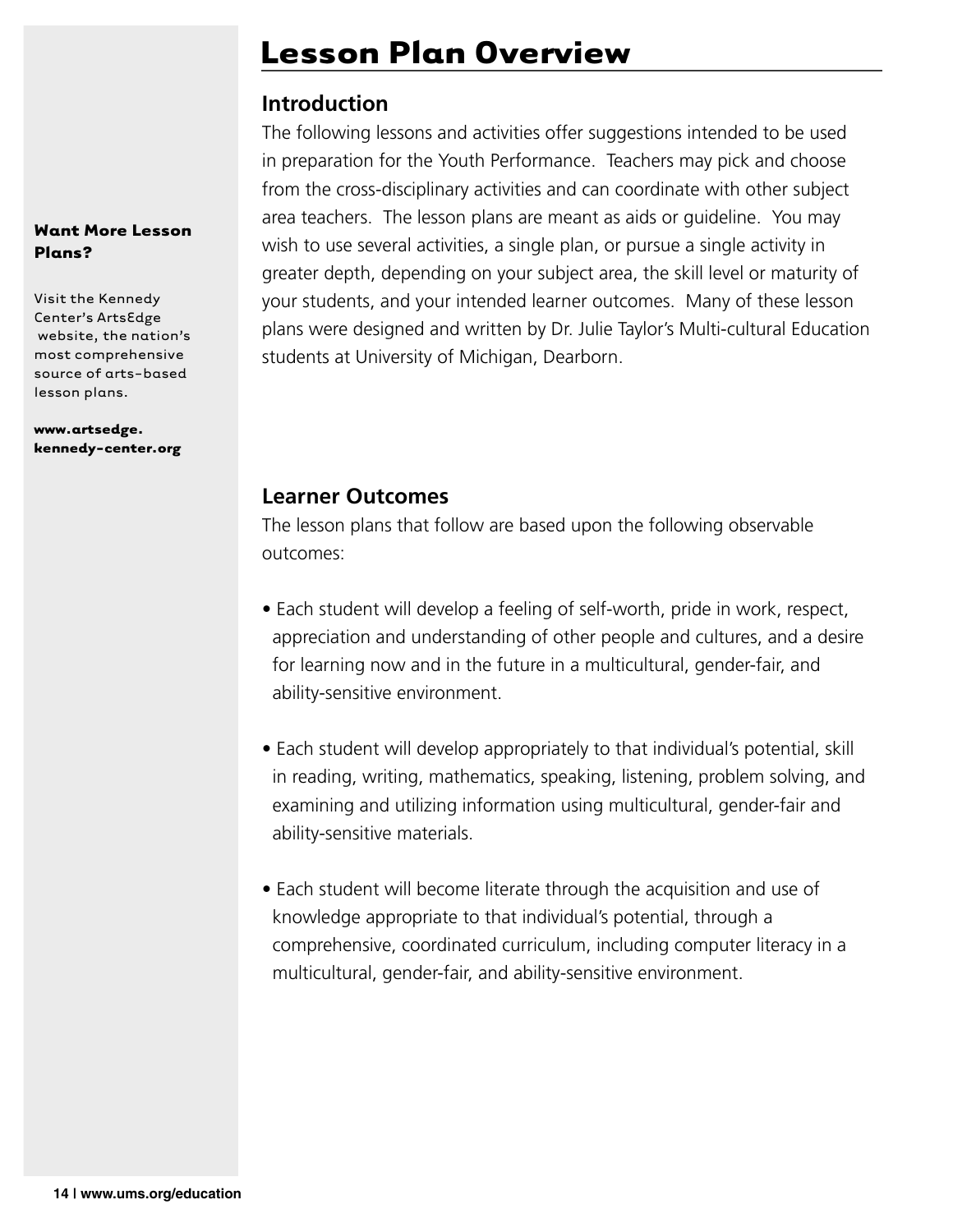# **Meeting Michigan Standards**

### **Arts Education**

- **Standard 1: Performing** All students will apply skills and knowledge to perform in the arts.
- **Standard 2: Creating** All students will apply skills and knowledge to create in the arts.
- **Standard 3: Analyzing in Context** All students will analyze, describe, and evaluate works of art.
- **Standard 4: Arts in Context** All students will understand, analyze, and describe the arts in their historical, social, and cultural contexts.
- **Standard 5: Connecting to other Arts, other Disciplines, and Life** All students will recognize, analyze, and describe connections among the arts; between the arts and other disciplines; between the arts and everyday life.

### **English/Language Arts**

- **Standard 3: Meaning and Communication** All students will focus on meaning and communication as they listen, speak, view, read, and write in personal, social, occupational, and civic contexts.
- **Standard 5: Literature** All students will read and analyze a wide variety of classic and contemporary literature and other texts to seek information, ideas, enjoyment, and understanding of their individuality, our common heritage and common humanity, and the rich diversity of our society.
- **Standard 6: Voice** All students will learn to communicate information accurately and effectively and demonstrate their expressive abilities by creating oral, written, and visual texts that enlighten and engage an audience.
- **Standard 7: Skills and Processes** All students will demonstrate, analyze, and reflect upon the skills and processes used to communicate through listening, speaking, viewing, reading, and writing.
- **Standard 12: Critical Standards** All students will develop and apply personal, shared, and academic criteria for the enjoyment, appreciation, and evaluation of their own and others' oral, written, and visual texts.

### **Social Studies**

- **Standard I-2: Comprehending the Past** All students will understand narratives about major eras of American and world history by identifying the people involved, describing the setting, and sequencing the events.
- **Standard I-3: Analyzing and Interpreting the Past** All students will reconstruct the past by comparing interpretations written by others form a variety of perspectives and creating narratives from evidence.
- **Standard II-1: People, Places, and Cultures** All students will describe, compare, and explain the locations and characteristics of places, cultures, and settlements.
- **Standard III-3: Democracy in Action** All students will describe the political and legal processes created to make decisions, seek consensus, and resolve conflicts in a free society.
- **Standard VII-1: Responsible Personal Conduct** All students will consider the effects of an individual's actions on other people, how one acts in accordance with the rule of law, and how one acts in a virtuous and ethically responsible way as a member of society.

### **Math**

- **Standard I-1: Patterns** Students recognize similarities and generalize patterns, use patterns to create models and make predictions, describe the nature of patterns and relationships, and construct representations of mathematical relationships.
- **Standard I-2: Variability and Change** Students describe the relationships among variables, predict what will happen to one variable as another variable is changed, analyze natural variation and sources of variability, and compare patterns of change.analytic and descriptive tool, identify characteristics and define shapes, identify properties, and describe relationships among shapes.

#### **UMS can help you meet Michigan's Curricular Standards!**

The activities in this study guide, combined with the live performance, are aligned with Michigan Standards and Benchmarks.

For a complete list of Standards and Benchmarks, visit the Michigan Department of Education online:

**www.michigan.gov/ mde**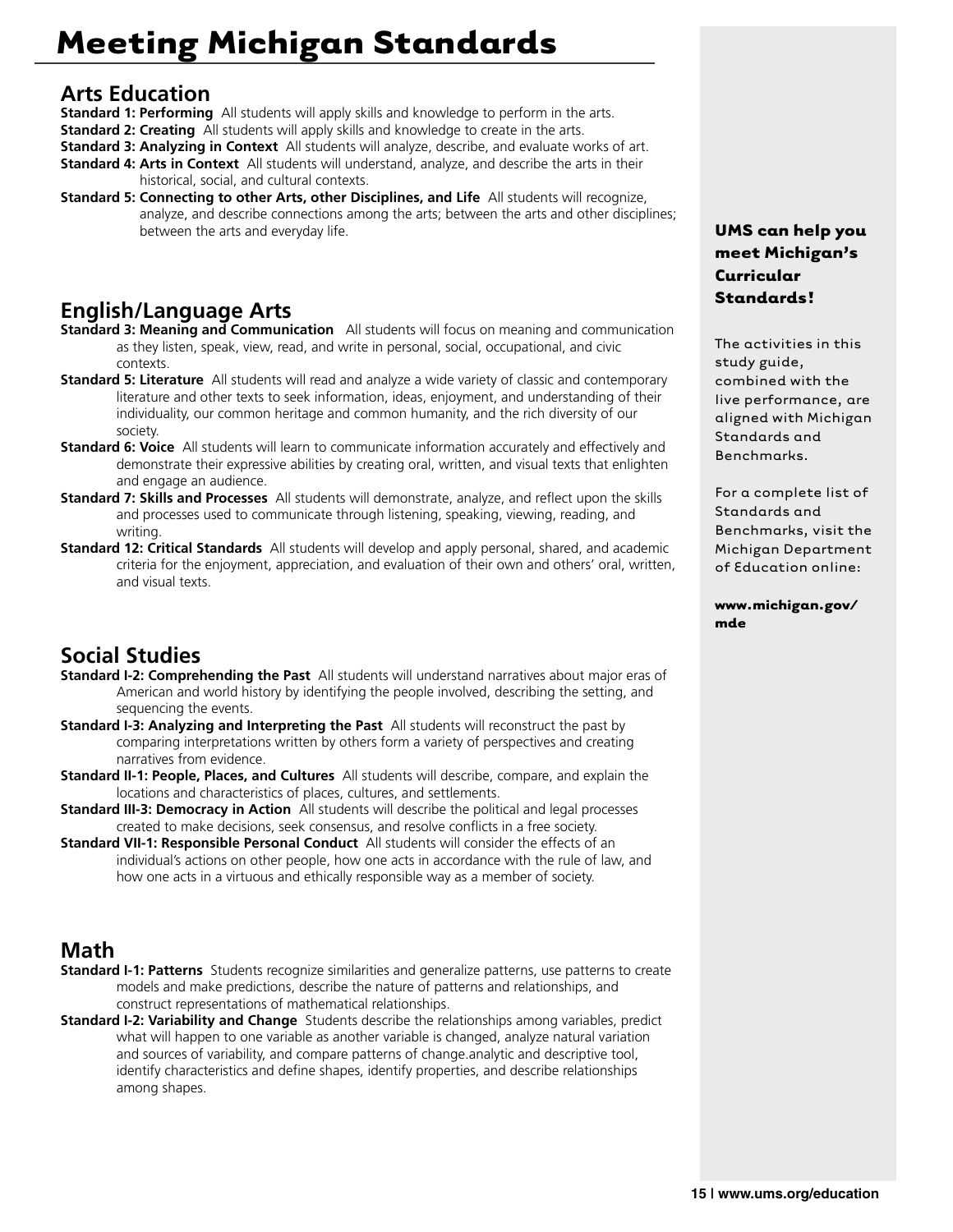#### **Science**

- **Standard I-1: Constructing New Scientific Knowledge** All students will ask questions that help them learn about the world; design and conduct investigations using appropriate methodology and technology; learn from books and other sources of information; communicate their findings using appropriate technology; and reconstruct previously learned knowledge.
- **Standard IV-1: Matter and Energy** All students will measure and describe the things around us; explain what the world around us is made of; identify and describe forms of energy; and explain how electricity and magnetism interact with matter.
- **Standard IV-3: Motion of Objects** All students will describe how things around us move and explain why things move as they do; demonstrate and explain how we control the motions of objects; and relate motion to energy and energy conversions.
- **Standard IV-4: Waves and Vibrations** All students will describe sounds and sound waves; explain shadows, color, and other light phenomena; measure and describe vibrations and waves; and explain how waves and vibrations transfer energy.

#### **Career and Employability**

- **Standard 1: Applied Academic Skills** All students will apply basic communication skills, apply scientific and social studies concepts, perform mathematical processes, and apply technology in work-related situations.
- **Standard 2: Career Planning** All students will acquire, organize, interpret, and evaluate information from career awareness and exploration activities, career assessment, and work-based experiences to identify and to pursue their career goals.
- **Standard 3: Developing and Presenting Information** All students will demonstrate the ability to combine ideas or information in new ways, make connections between seemingly unrelated ideas, and organize and present information in formats such as symbols, pictures, schematics, charts, and graphs.
- **Standard 5: Personal Management** All students will display personal qualities such as responsibility, self-management, self-confidence, ethical behavior, and respect for self and others.
- **Standard 7: Teamwork** All students will work cooperatively with people of diverse backgrounds and abilities, identify with the group's goals and values, learn to exercise leadership, teach others new skills, serve clients or customers and contribute to a group process with ideas, suggestions, and efforts.

#### **Technology**

- **Standard 2: Using Information Technologies** All students will use technologies to input, retrieve, organize, manipulate, evaluate, and communicate information.
- **Standard 3: Applying Appropriate Technologies** All students will apply appropriate technologies to critical thinking, creative expression, and decision-making skills.

#### **World Languages**

- **Standard 5: Constructing Meaning** All students will extract meaning and knowledge from authentic non-English language texts, media presentations, and oral communication.
- **Standard 6: Linking Language and Culture** All students will connect to a non-English language and culture through texts, writing, discussions, and projects.
- **Standard 8: Global Community** All students will define and characterize the global community. **Standard 9: Diversity** All students will identify diverse languages and cultures throughout the world.

#### **Health**

**Standard 3: Health Behaviors** All students will practice health-enhancing behaviors and reduce health risks.

Each UMS lesson plan is aligned to specific State of Michigan Standards.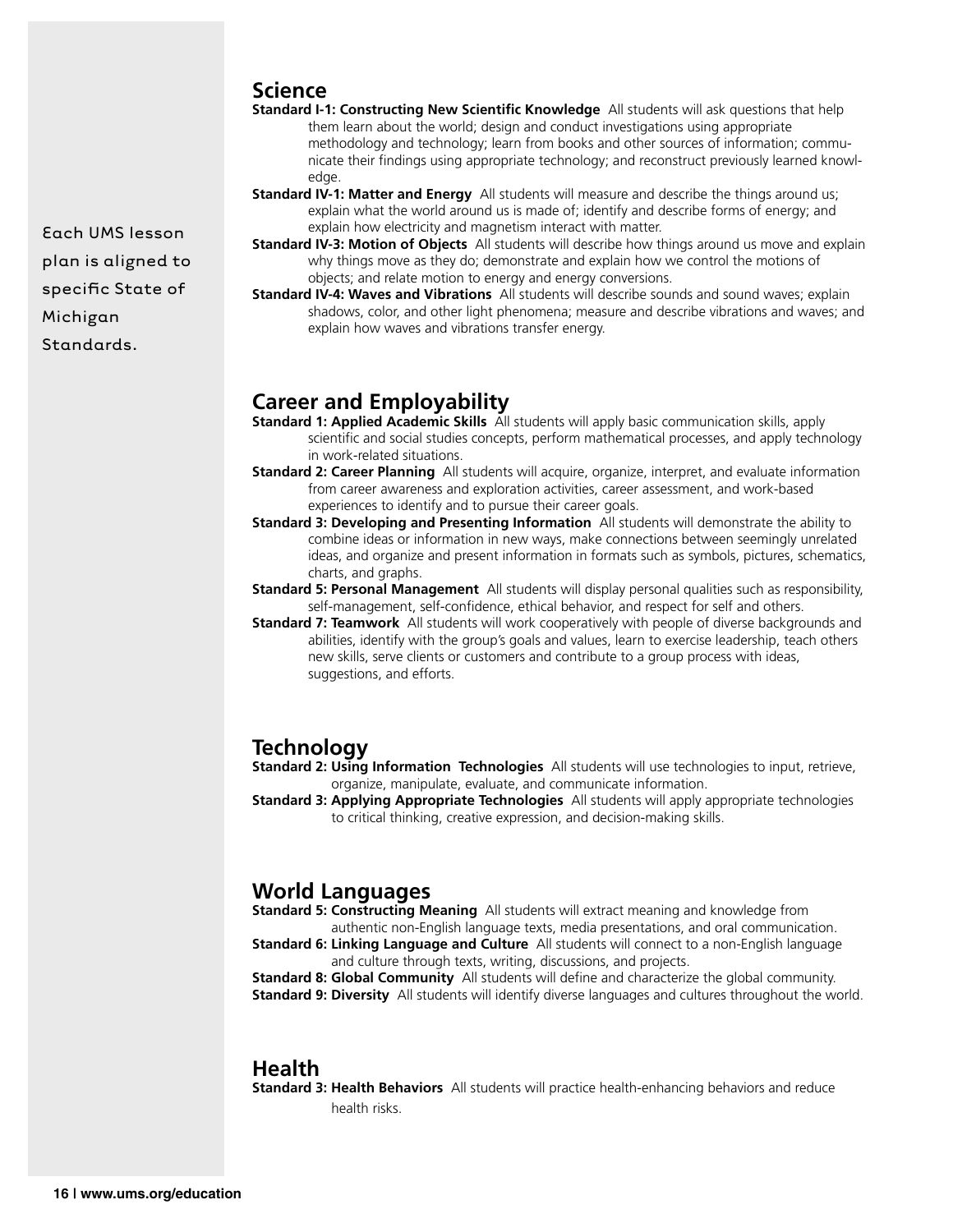#### **Grade Level:**

Grades 9-12

#### **Standards and Benchmarks:**

Social Studies Standard I. 2. Comprehending the Past Social Studies Standard I. 3. Analyzing and Interpreting the Past Social Studies Standard I. 4. Judging decisions from the Past. Social Studies Standard III. 2. Ideals of American Democracy

#### **Objectives:**

- 1. Students will understand how identity can influence a certain culture's voice.
- 2. Students will have knowledge of the Harlem Renaissance as a movement.
- 3. Students will be able to identify key participants of the Harlem Renaissance.

#### **Materials:**

--Lecture outline of the Harlem Renaissance (see pg. 19).

--Handout of Georgia Douglas Johnson's Poem *Autumn*

--Internet access or a compact disk player.

--CD version of song *It don't Mean a Thing if it Ain't Got That Swing* by Duke Ellington

#### **Activity:**

- 1. Ask students to bring in at least two pieces of information showing teen culture in the United States today. These pieces of information should capture some of the essence of teen culture. They can be pictures from a magazine or newspaper, articles or passages from a book, or music lyrics. Tell students that they must be able to support their items with explanations of why they reflect teen culture, and they should be able to discuss how teens express themselves as a collective group.
- 2. Instruct students to break up into groups of four or five and share their pieces of teen pop culture with their group. Allow each group to realize that hobbies, music, books, and celebrities influence their culture and identity.
- 3. Discuss how teens are fortunate to have so much of their identity reflected in pop culture in the United States. Make sure to comment that much of the media's and other industries' attention is focused on their group and their culture.

(next page)

This lesson is intended for use with older students, but can be adapted for use with younger students as well.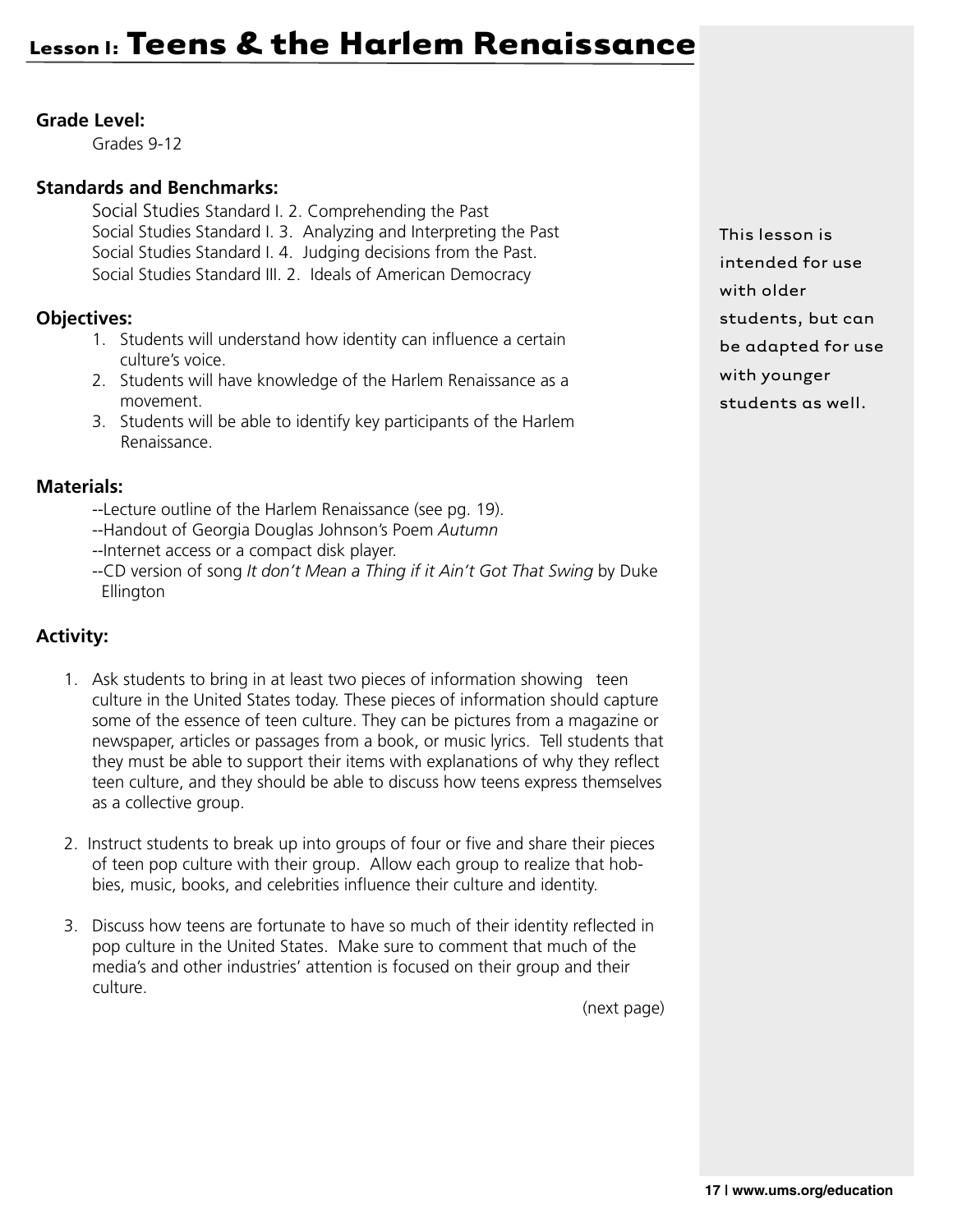# **Lesson I: Continued**

- 4. Ask students to imagine that this was not the case. Ask students to imagine that they lived in a world where pop culture – movies, TV, magazines, and books were only representative of adults over forty years of age. Have stu dents write a short paragraph or two on how they would feel if they were not represented at all in pop culture. Focus on how this non-identity would affect teens as a social group. If you have journal writing assignments in class, you could substitute a journal entry for this activity.
- 5. Explain that the Harlem Renaissance provided a chance for African-Ameri cans to identify with their own writers, musicians, and issues. List and dis cuss the major authors, musicians, and painters of the Harlem Renaissance using the lecture outline provided.
- 6. Distribute Langston Hughes poem *Children's Rhymes* and have the class read it either aloud or individually. Discuss major issues that African Ameri cans could identify with in poems such as this one. During the discussion, play *It don't Mean a Thing if it Ain't Got That Swing* by Duke Ellington.
- 7. Draw connections between the completed teen cultural identity project and the cultural identity involved in the Harlem Renaissance. Reaffirm that the Renaissance gave African American a chance to identify with each other and have a common sense of culture. Ask how is the contemporary culture is giving people identity. Why is identity important? What is self identity?

#### **Learn More about Harlem Renaissance:**

http://www.nku.edu/~diesmanj/harlem.html http://www.fatherryan.org/harlemrenaissance/ http://www.levity.com/corduroy/harlem.htm http://www.csustan.edu/english/reuben/pal/chap9/9intro.html

#### DID YOU KNOW:

The Harlem Renaissance was initially called "The New Negro Movement."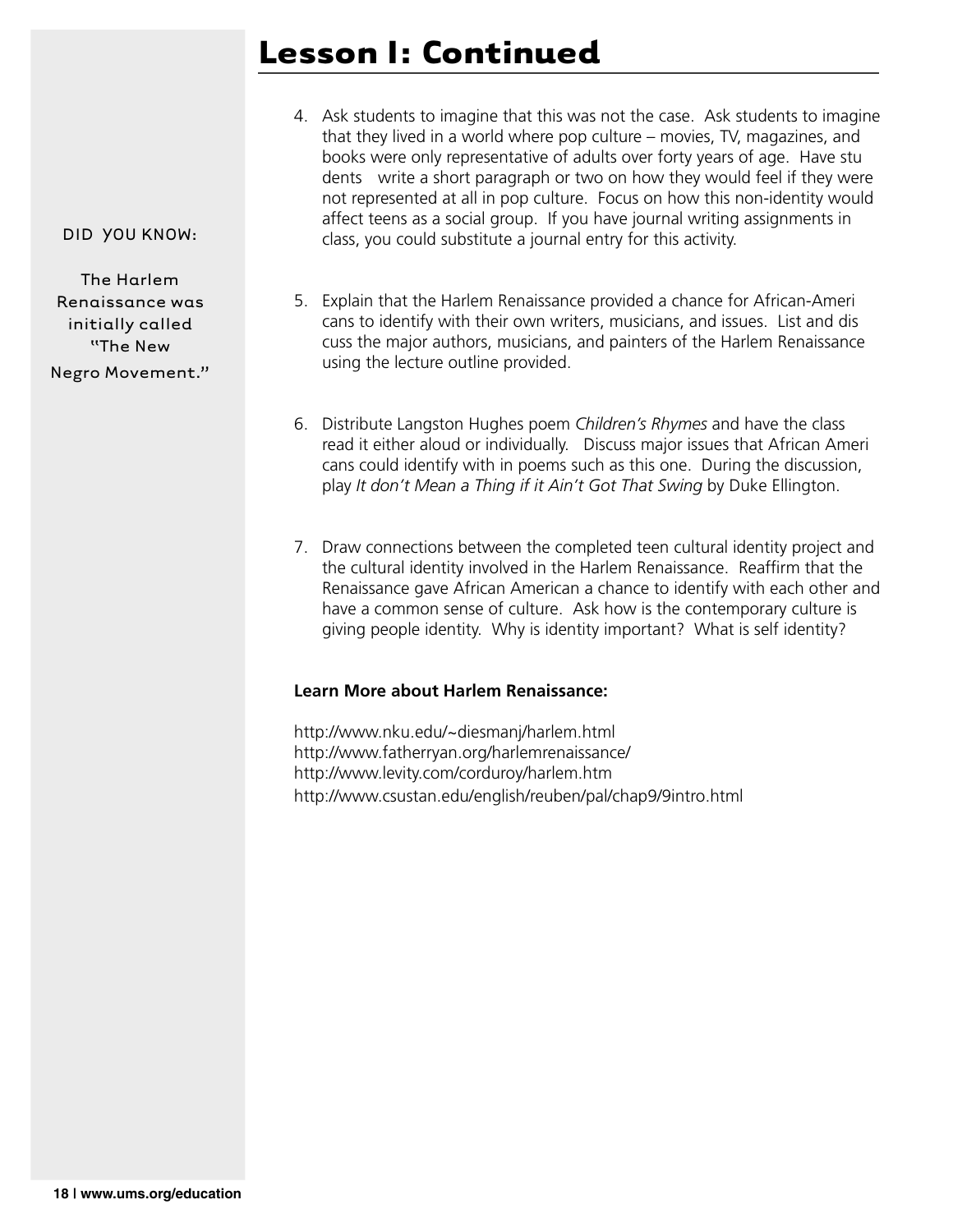# **Lesson II: Harlem Renaissance Lecture**

#### **I. What was the Harlem Renaissance?**

A period of time from 1920 until about 1930 that saw an unprecedented outburst of creative activity among African-Americans occurring in all fields of art. Beginning as a series of literary discussions in the Upper Manhattan (Harlem) sections of New York City, this African-American cultural movement became known as "The New Negro Movement" and later as the Harlem Renaissance. More than a literary movement and more than a social revolt against racism, the Harlem Renaissance exalted the unique culture of African-Americans and redefined African-American expression. The word renaissance is a french word meaning rebirth. It is often used to describe a period of vigorous artistic and intellectual activity.

#### **II. Factors behind the Renaissance**

One of the factors contributing to the rise of the Harlem Renaissance was the Great Migration of African-Americans to northern cities (such as New York City, Detroit, Chicago, and Washington, D.C.) between 1919 and 1926. Black urban migration, combined with trends in American society as a whole toward experimentation during the 1920s, and the rise of radical black intellectuals all contributed to the particular styles and unprecedented success of black artists during the Harlem Renaissance period.

#### **III. Major Individuals of the Renaissance**

#### **1. Zora Neale Hurston (1903-1960) - Author and Ethnologist**

Hurston moved from Washington, D.C to New York in 1925 drawn by what would become known as the Harlem Renaissance. In New York, she began writing fiction. She studied Anthropology at Barnard College and won a grant to collect African American folklore. Her bestknown work was Their Eyes Watching God, published in 1937. After the 1940s, her popularity waned and she died in poverty. In the 1970s, Alice Walker revived interest in her work and it is again popular.

#### **2. Langston Hughes (1902-1967) - Poet**

The poet laureate of Harlem, Hughes wrote prolifically and influenced a generation of writers. His poetry was bittersweet, based on the rhythms of jazz and the blues. It was racially sensitive, earthy and honest. "The Negro Speaks of Rivers", "Children's Rhyme", and "Dream Deferred" are some of his more famous poems.

#### **3. Angelina Weld Grimke - (1980-1958) - Poet and Playwrite**

Grimke was the daughter of an African-American father and a white mother. She wrote poetry, short stories, essays and plays. Her most famous work, *Rachel*, is a three-act play. Grimke was first published thirty years prior to the Renaissance, and is often considered one of the forerunners of the Harlem Renaissance.

This lesson allows the teacher freedom to pick and choose important information to present to students at any grade level.

You can read more about Langston Hughes at

www.biography.com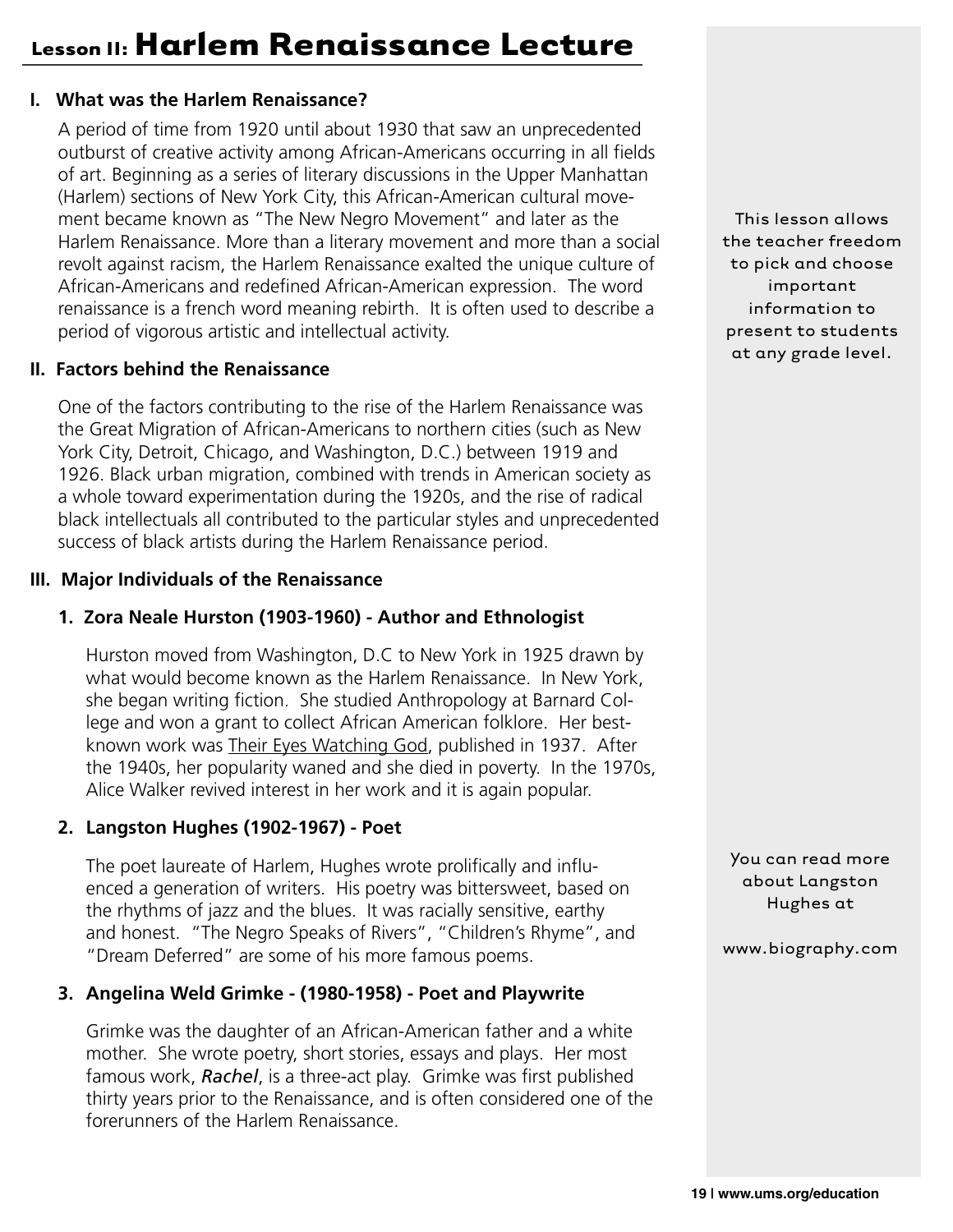# **Lesson III: Harlem Renaissance Poetry**

#### **Grade Levels:**

Grades 8-12

#### **Standards and Benchmarks:**

English/Language Arts Standard 5: Literature English/Language Arts Standard 7: Skills and Processes English/Language Arts Standard 12: Critical Standards

#### **Objectives:**

The music, rhythm, imagery and form of a good poem creates an immediate effect in a student's mind. Here is a set of guidelines and questions you can encourage your students to consider as they read the poetry of Angelina Weld Grimke.

#### **Materials:**

Harlem Renaissance poetry, like example at left

# How To Read Poetry:

1) When you first approach a poem you should read it three or four times, preferably aloud. This is important because you need to gain a sense of the music of the poem. The meaning of a poem is developed through a combination of rhythm, imagery, form and sometimes rhyme; therefore, you need to hear this music of the poem.

2) Once you have read the poem a number of times, you should approach each stanza separately. This allows you to work with more manageable pieces of the poem. If the poem does not have clear stanzas, try to work with sections which are in some way clearly defined. For example: sections which have a grammatical or thematic sense; sections which are clearly defined through the rhyme scheme - rhyming couplets, lines which are linked by rhyme etc.

3) Re-read each section carefully, line by line, and focus upon anything that strikes you as interesting or unusual. Highlight or underline these things in your text and write notes in the margin. If the way in which the poem is laid out in your text does not encourage this, photocopy and enlarge the poem so that you have space to work around it.

4) Using your dictionary, look up the meanings of key words. Is the poet using a shade of meaning that is not immediately obvious? What are the connotations of particular words within their context?

5) Look carefully at the rhyme pattern. Is there anything interesting or unusual about it? Are there any obvious links between rhymed lines or even words? Is there any internal rhyme? Are there phrases which rhyme?

Try to decide what effect these rhymes have on the possible meanings of the poem.

6) Try to determine what images the poet has used. Are they created through metaphor or simile? What is their effect? Has the poet used any alliteration? What is its effect?

8) What is the tone of the poem? Are any aspects of the poem ironic?

#### *A Winter Twilight*

A silence slipping around like death, Yet chased by a whisper, a sigh, a breath; One group of trees, lean, naked and cold, Inking their cress 'gainst a sky greengold; One path that knows where the corn flowers were; Lonely, apart, unyielding, one fir; And over it softly leaning down, One star that I loved ere the fields went brown

> **by Angelina Weld Grimke**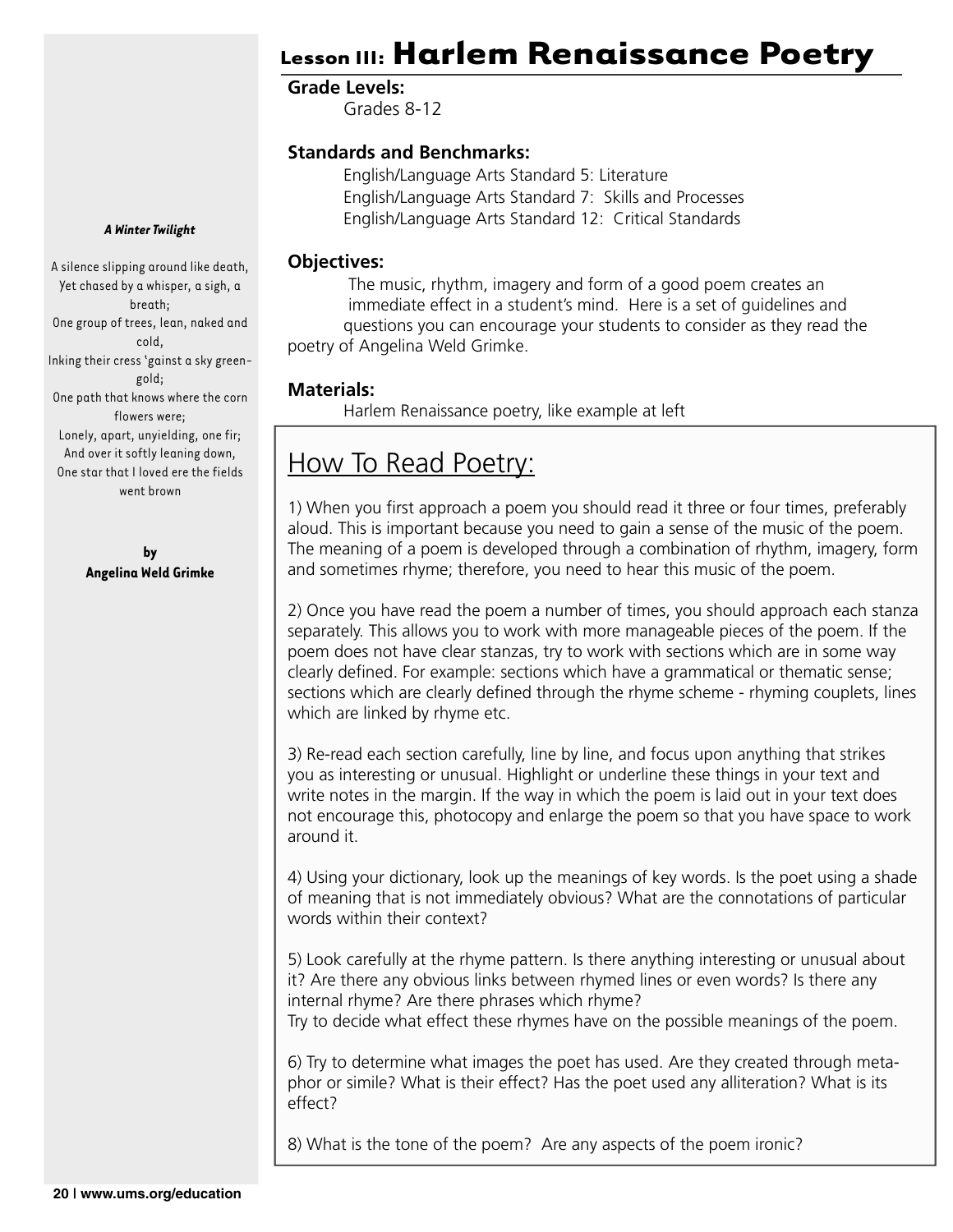# **Responding to Harlem Renaissance Poetry**

#### **DREAM DEFERRED**

 What Happens to a dream deferred? Does it dry up like a raisin in the sun? Or fester like a sore- and then run?

 Does it stink like rotten meat? Or crust and sugar over- like a syrupy sweet?

 Maybe it just sags like a heavy load Or does it just explode?

*By Langston Hughes*

#### **A Winter Twilight**

A silence slipping around like death, Yet chased by a whisper, a sigh, a breath; One group of trees, lean, naked and cold, Inking their cress 'gainst a sky greengold; One path that knows where the corn flowers were; Lonely, apart, unyielding, one fir; And over it softly leaning down, One star that I loved ere the fields went brown.

*by Angelina Grimke*

Figurative language, which uses familiar words in unfamiliar ways, makes writing and reading more interesting.

A **metaphor** makes comparisons between two things without using the words like or as. A metaphor may say that one thing is another.

Find an example of metaphor used in *Dream Deferred*. What two things are being compared?

\_\_\_\_\_\_\_\_\_\_\_\_\_\_\_\_\_\_\_\_\_\_\_\_\_\_\_\_\_\_\_\_\_\_\_\_\_\_\_\_\_\_\_\_\_\_\_\_\_\_\_\_\_\_\_\_\_\_\_\_\_\_\_\_\_\_\_\_\_\_\_\_\_\_\_\_\_\_\_\_\_\_\_\_\_\_\_

\_\_\_\_\_\_\_\_\_\_\_\_\_\_\_\_\_\_\_\_\_\_\_\_\_\_\_\_\_\_\_\_\_\_\_\_\_\_\_\_\_\_\_\_\_\_\_\_\_\_\_\_\_\_\_\_\_\_\_\_\_\_\_\_\_\_\_\_\_\_\_\_\_\_\_\_\_\_\_\_\_\_\_\_\_\_\_

\_\_\_\_\_\_\_\_\_\_\_\_\_\_\_\_\_\_\_\_\_\_\_\_\_\_\_\_\_\_\_\_\_\_\_\_\_\_\_\_\_\_\_\_\_\_\_\_\_\_\_\_\_\_\_\_\_\_\_\_\_\_\_\_\_\_\_\_\_\_\_\_\_\_\_\_\_\_\_\_\_\_\_\_\_\_\_

**Personification** means giving human characteristics to an idea or thing.

Find an example of personification used in  $A$  *Winter Twilight*. Describe the human characteristic given to specific things:

\_\_\_\_\_\_\_\_\_\_\_\_\_\_\_\_\_\_\_\_\_\_\_\_\_\_\_\_\_\_\_\_\_\_\_\_\_\_\_\_\_\_\_\_\_\_\_\_\_\_\_\_\_\_\_\_\_\_\_\_\_\_\_\_\_\_\_\_\_\_\_\_\_\_\_\_\_\_\_\_\_\_\_\_\_\_\_

\_\_\_\_\_\_\_\_\_\_\_\_\_\_\_\_\_\_\_\_\_\_\_\_\_\_\_\_\_\_\_\_\_\_\_\_\_\_\_\_\_\_\_\_\_\_\_\_\_\_\_\_\_\_\_\_\_\_\_\_\_\_\_\_\_\_\_\_\_\_\_\_\_\_\_\_\_\_\_\_\_\_\_\_\_\_\_

\_\_\_\_\_\_\_\_\_\_\_\_\_\_\_\_\_\_\_\_\_\_\_\_\_\_\_\_\_\_\_\_\_\_\_\_\_\_\_\_\_\_\_\_\_\_\_\_\_\_\_\_\_\_\_\_\_\_\_\_\_\_\_\_\_\_\_\_\_\_\_\_\_\_\_\_\_\_\_\_\_\_\_\_\_\_\_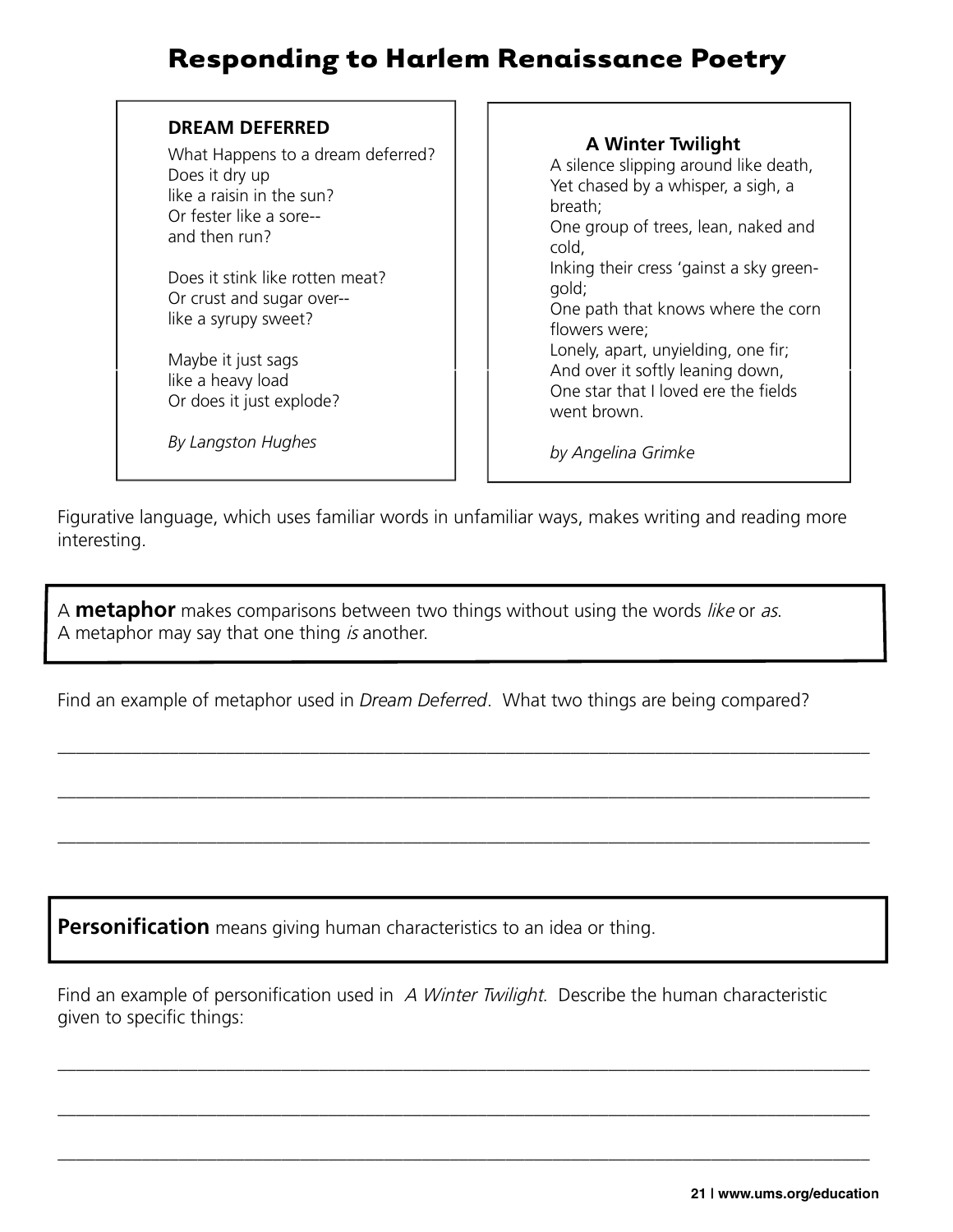# **Lesson IV: Melody, Harmony and Rhythm**

#### **Grade Levels:**

Grades K-3

#### **Standards and Benchmarks:**

Arts Education 3: Analyzing Math I-1: Patterns

#### DID YOU KNOW:

#### **Objectives:**

Students will understand three important elements in music (melody, harmony, and rhythm) and how singing in "parts" fulfill these roles.

#### **Materials:**

Your voice or a musical instrument

#### **Opening Discussion:**

At different times, instruments in jazz perform one of three jobs: being the **melody**, providing the **harmony**, or setting the **rhythm**. The **melody** is the tune. The **harmony** is the notes above and/or below the tune that make the tune sound richer. The **rhythm** is the beat.

#### **Activities:**

- 1. Ask the class to choose a common childhood song. We recommend simple tunes like "Mary Had a Little Lamb" or "Ride on, King Jesus."
- 2. First, ask the class to sing the song (or the first verse) as a group. Remind them that this "main tune" is the **melody**; it's the part of the song everyone knows best.
- 3. Now, ask students to hold their hands over their heart and to hear their heartbeat. It has a regular pattern or **rhythm.** Ask students to tap their desk at the same time they hear a heartbeat.
- 4. Next, ask them to sing the song again, while they tap the rhythm on their desks. **Melody** and **rhythm** are working together.
- 5. Ask them to sing and tap again. This time, join the singing by adding a **harmony** line that you sing or play.
- 6. Now take turns altering one of the elements. What happens if the **melody** changes? If the **rhythm** accelerates or slows down? If the **harmony** complements the **melody**? If it clashes?

#### **Discussion/Follow-up**

When students listen to the Girls' Choir sing at the Youth Performance, can they hear the different parts represented by soprano, alto, tenor, bass? Can they hear the melody, rhythm, and harmony?

Choirs sing in four part harmonysoprano, alto, tenor, bass.

Even all girls choirs!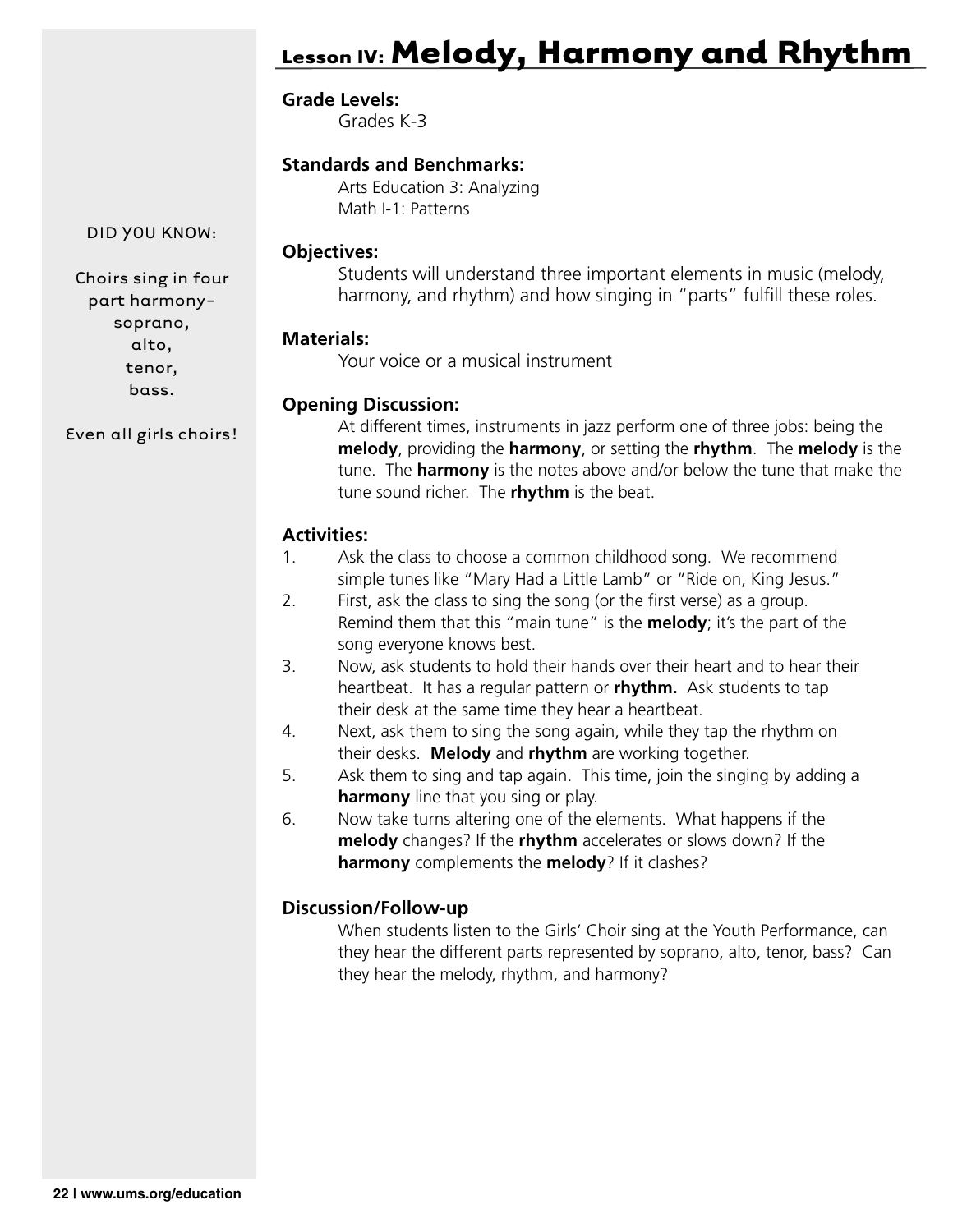# **Lesson V: Appreciating the Performance**

#### **Grade Levels:**

All

#### **Standards and Benchmarks:**

Arts Education 3: Arts in Context Language Arts 3: Meaning and Communication Social Studies II-1: People, Places, and Cultures

#### **Objective:**

Students will gain increased appreciation for and understanding of The Girls' Choir of Harlem by observing the performance closely.

#### **Materials:**

None

#### **Opening Discussion:**

Going to a live performance is different from listening to a CD. The audience gains visual cues and clues that can enhance the music (or even detract from it). The following questions can help you feel more "tuned into" what is happening onstage.

#### **Activitiy:**

Encourage students to look for the following at the Youth Performance.

- 1. Who appears to be leading the vocalists? What is this person's role called?
- 2. Does the director lead the melody, harmony, or rhythm? Does the same person lead each piece?
- 3. How does the directorr use his/her body to show the singers what he/she wants to hear?
- 4. Do the singers look at and listen to each other? How can you tell?
- 5. How are the musicians dressed? Tuxedo? T-shirt and jeans? Suits? How does their clothing affect how you respond to them as people? As musicians?
- 6. Do the musicians use their bodies or faces to express how they're feeling?
- 7. Do any of the musicians sing more than one part? Who? How are the sounds of those parts similar? Different?
- 8. Which singers seem to be the most important? The least? How did you determine how important they are? Do the leading and/or melody vocalists stay the same with each song or change?
- 10. Songs can convey different moods, emotions, stories, or feelings. Do most of the performed songs communicate similar feelings?

#### **Visit UMS Online**

www.ums.org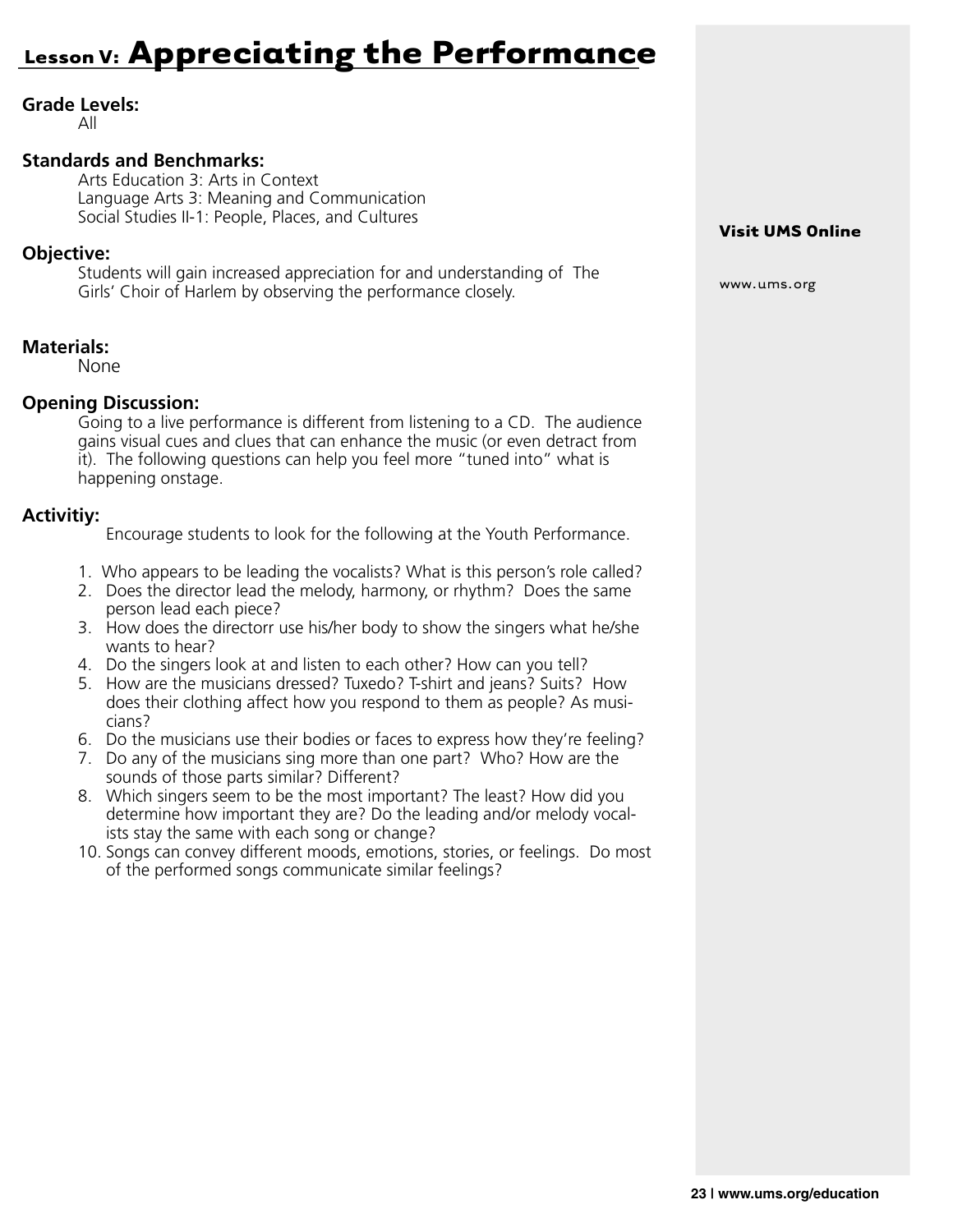# **Lesson VI: Singers Who Paved the Way**

#### **Grade Level:**

Grades 8-12

#### **Objectives:**

- 1. Students will gain knowledge of the music, lives, and careers of several African-American female performers from the 1920s to the 1970s.
- 2. Students will understand the significance of their success in paving the way for contemporary African-American female singers.
- 3. Students will discover the influence of blues and jazz on the hip-hop and R & B of today.
- 4. Students will have knowledge of the challenges that early African-American female performers had to endure and overcome.

#### **Standards & Benchmarks:**

Music and History I.1.2; I.2.3; I.2.4 Music and History II.1.2 Music and History III.2.1 Music and History V.1.1; V.1.3

#### **Materials:**

Please refer to Profiles that Paved the Way worksheets on pages 27-32 of this guide. The following list is just meant as a guideline since suitable examples of songs can be found on many albums and compilations:

 *The Essential Bessie Smith*, Sony, 1997 *Pure Ella: The Best of Ella Fitzgerald,* Polygram Records, 1998 *Lady Day: The Best of Billie Holiday*, Sony, 2001 *Stormy Weather: The Legendary Lena*, RCA, 1990 *Aretha Franklin: 30 Greatest Hits*, Atlantic, 1990

#### **Activity:**

- 1. Begin with a class discussion on popular African-American singers of today. Brainstorm a list of today's popular African-American female singers. The list will probably be quite long. Ask students, "Do you think it was always possible for young, African-American, female artists to be successful?" Listen to students' responses. Ask, "What kinds of obstacles do you think today's African-American female singers face?" List student responses. Ask, "What obstacles do you think African-American female singers prior to 1980 faced?" List student responses.
- 2. Introduce the music of Bessie Smith, Billie Holliday, Ella Fitzgerald, Lena Horne, and Aretha Franklin by selecting and playing the songs *Graveyard Dream Blues, Billie's Blues, Blue Skies, Stormy Weather,* and *Respect.* Provide students with a copy of the lyrics for each song. If you choose to use different songs, lyrics can be found easily on the Internet.
- 3. Assemble students in groups of four or five. Each group will be assigned a singer that they must research using books, magazines, encyclopedias, and/or the Internet. Research can be done in class or for homework. In addition to providing a short biography, groups must answer the following questions during their research:
	- What major accomplishments did your singer achieve?
	- What setbacks or obstacles did she encounter?
	- How did she influence today's music and performers?
- 4. Student groups present the information they found on their assigned singer to the rest of the class.

Each UMS lesson plan is aligned to specific State of Michigan

Standards.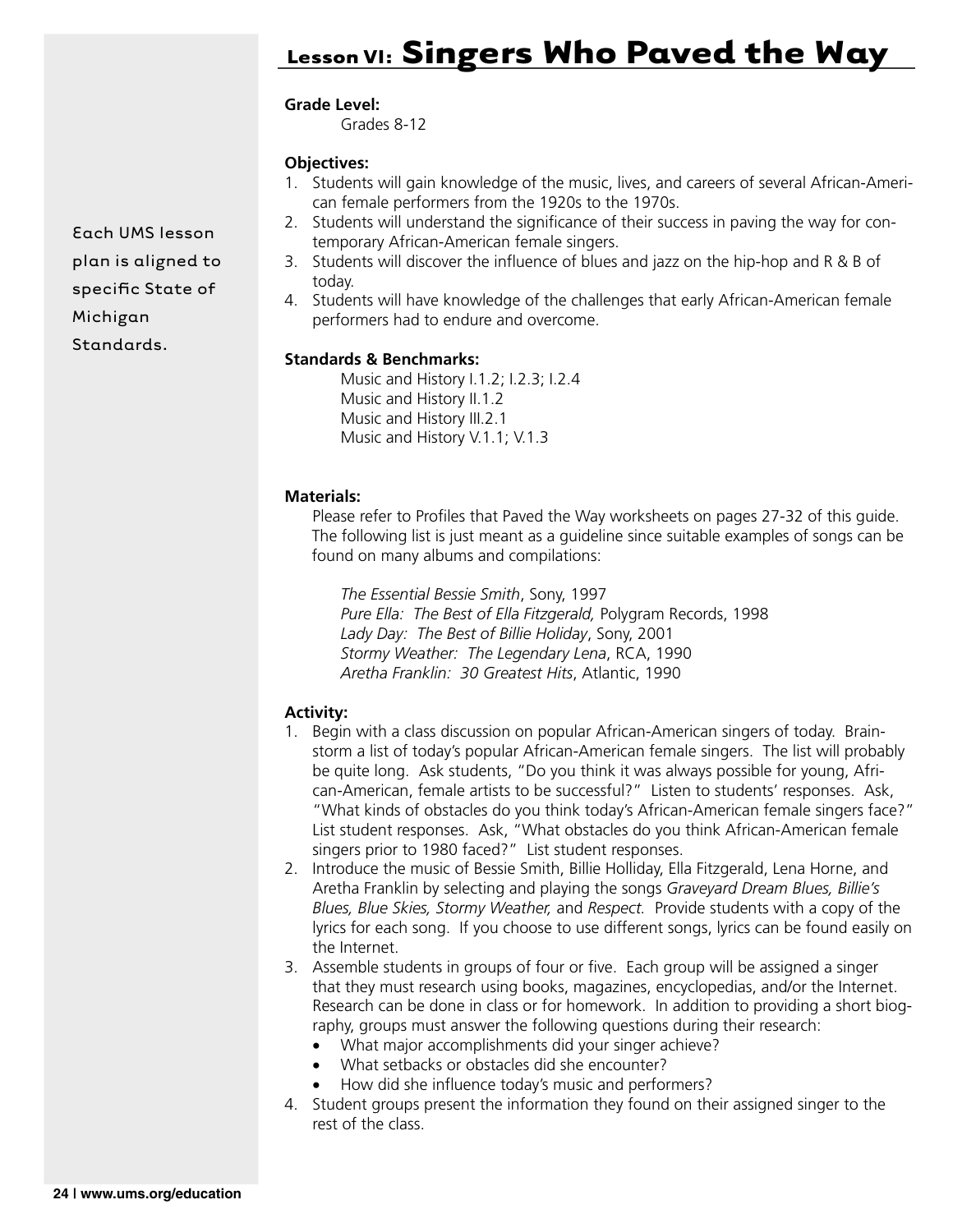# **Song Lyrics**

#### **"Graveyard Dream Blues" By Bessie Smith**

This blues was written by Ida Cox. Bessie Smith recorded it on 26 September 1923 with Jimmy Jones at the piano, just weeks after Ida's recording (on June 23 with Lovie Austin's Blues Serenaders)

Blues on my mind, blues all around my head Blues on my mind, and blues all around my head I dreamed last night that the man that I love was dead

I went to the graveyard, fell down on my knees I went to the graveyard, fell down on my knees And I asked the gravedigger to give me back my real good man please

The gravedigger look me in the eye The gravedigger look me in the eye Said "I'm sorry lady but your man has said his last goodbye"

I wrung my hands and I wanted to scream I wrung my hands and I wanted to scream But when I woke up I found it was only a dream

#### **"Billie's Blues" by Billie Holiday**

Lord I love my man, tell the world I do I love my man, tell the world I do But when he mistreats me Makes me feel so blue

My man wouldn't give me no breakfast Wouldn't give me no dinner Fought about my supper and put me outdoors Had the dark clay make black spots on my clothes I didn't have so many But I had a long, long way to go

Some men like me talkin' happy Some calls it snappy Some call me honey Others think I got money Some tell me baby you're built for speed Now if you put that all together Makes me everthing a good man needs

#### **"Blue Skies" by Ella Fitzgerald**

Blue Skies Lyrics: I was blue, just as blue as I could be Ev'ry day was a cloudy day for me Then good luck came a-knocking at my door Skies were gray but they're not gray anymore

Blue skies Smiling at me Nothing but blue skies Do I see

Bluebirds Singing a song Nothing but bluebirds All day long

Never saw the sun shining so bright Never saw things going so right Noticing the days hurrying by When you're in love, my how they fly

Blue days All of them gone Nothing but blue skies From now on

#### [2]

I should care if the wind blows east or west I should fret if the worst looks like the best I should mind if they say it can't be true I should smile, that's exactly what I do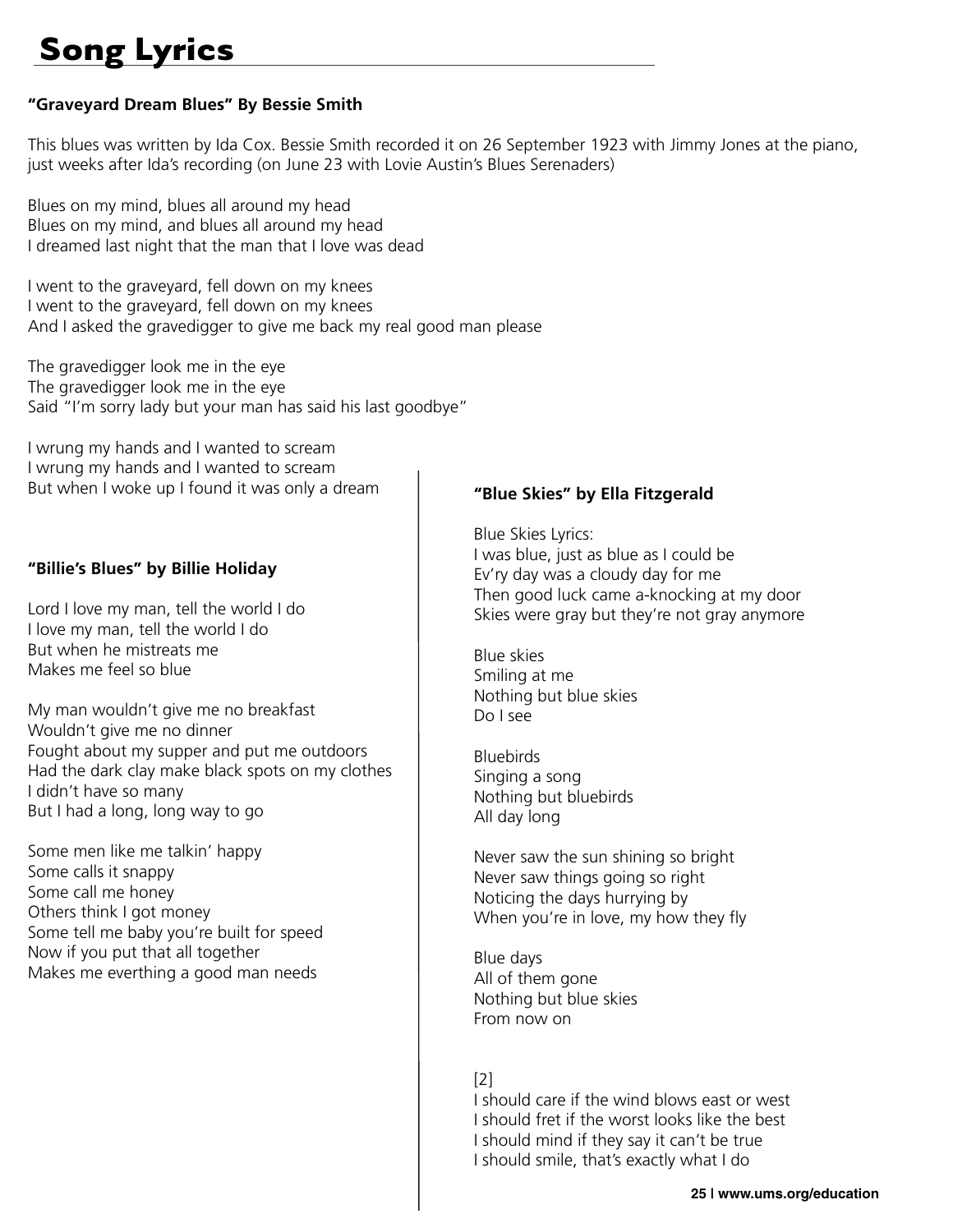#### **"Respect" by Aretha Franklin**

(oo) What you want (oo) Baby, I got (oo) What you need (oo) Do you know I got it? (oo) All I'm askin' (oo) Is for a little respect when you come home (just a little bit) Hey baby (just a little bit) when you get home (just a little bit) mister (just a little bit)

I ain't gonna do you wrong while you're gone Ain't gonna do you wrong (oo) 'cause I don't wanna (oo) All I'm askin' (oo) Is for a little respect when you come home (just a little bit) Baby (just a little bit) when you get home (just a little bit) Yeah (just a little bit)

I'm about to give you all of my money And all I'm askin' in return, honey Is to give me my profits When you get home (just a, just a, just a, just a) Yeah baby (just a, just a, just a, just a) When you get home (just a little bit) Yeah (just a little bit)

------ instrumental break ------

#### "**Stormy Weather" by Lena Horne**

Don't know why There's no sun up in the sky Stormy weather Since my man and I ain't together Keeps raining all the time

Life is bare gloom and misery every where Stormy weather Just can't get my poor self together I'm weary all the time The time So weary all the time

When he went away the blues walked in And met me If he stays away old rocking chair will get me All I do is pray tha Lord above will let me Walk in the sun once more

Ooo, your kisses (oo) Sweeter than honey (oo) And guess what? (oo) So is my money (oo) All I want you to do (oo) for me Is give it to me when you get home (re, re, re ,re) Yeah baby (re, re, re ,re) Whip it to me (respect, just a little bit) When you get home, now (just a little bit)

R-E-S-P-E-C-T Find out what it means to me R-E-S-P-E-C-T Take care, TCB

Oh (sock it to me, sock it to me, sock it to me, sock it to me) A little respect (sock it to me, sock it to me, sock it to me, sock it to me) Whoa, babe (just a little bit) A little respect (just a little bit) I get tired (just a little bit) Keep on tryin' (just a little bit) You're runnin' out of foolin' (just a little bit) And I ain't lyin' (just a little bit) (re, re, re, re) 'spect When you come home (re, re, re ,re) Or you might walk in (respect, just a little bit) And find out I'm gone (just a little bit) I got to have (just a little bit) A little respect (just a little bit)

Can't go on All I had in life is gone Stormy weather Since my man and I ain't together Keeps raining all the time Keeps raining all the time

I walk around heavy hearted and sad Night comes around and I'm still feeling bad Rain pouring down blinding every hope I had This pitterin', patterin', beatin' And spatterin' Drives me mad Love, love, love, love This misery is just to much for me

Can't go on Every thing I had is gone Stormy weather Since my man and I ain't together Keeps raining all the time Keeps raining all the time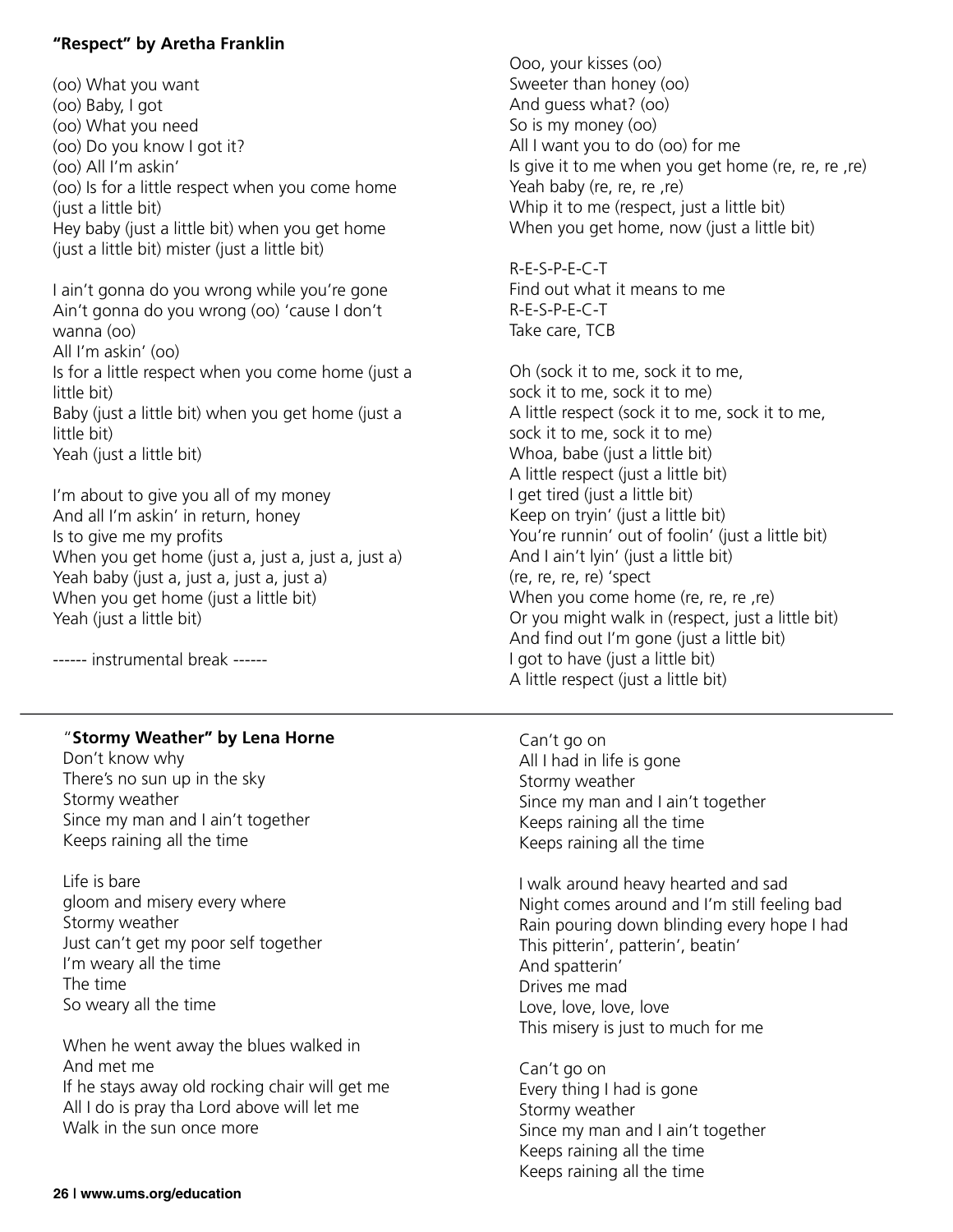# **Bessie Smith**



Bessie Smith was born in 1895. Known as the "Empress of the Blues", Billie is considered the greatest classic blues singers of the 1920s. She grew up poor and tough in Chatanooga, Tennesse.

Bessie started her career as a street musician in Chatanooga, TN. She became a performer on the Vaudeville circuit as a teenager and into the 1920s. She grew increasingly popular in the 1920s and early 30s. In fact, the success of her records kept Columbia Studios afloat during tough financial times. Her music influenced other artists such as Mahalia Jackson and Billie Holiday. Bessie died tragically and very young in an automobile accident in 1937.

### **Bibliography & Websites**

www.redhotjazz.com http://www.rollingstone.com/artists/bio.asp?oid=5588&cf=5588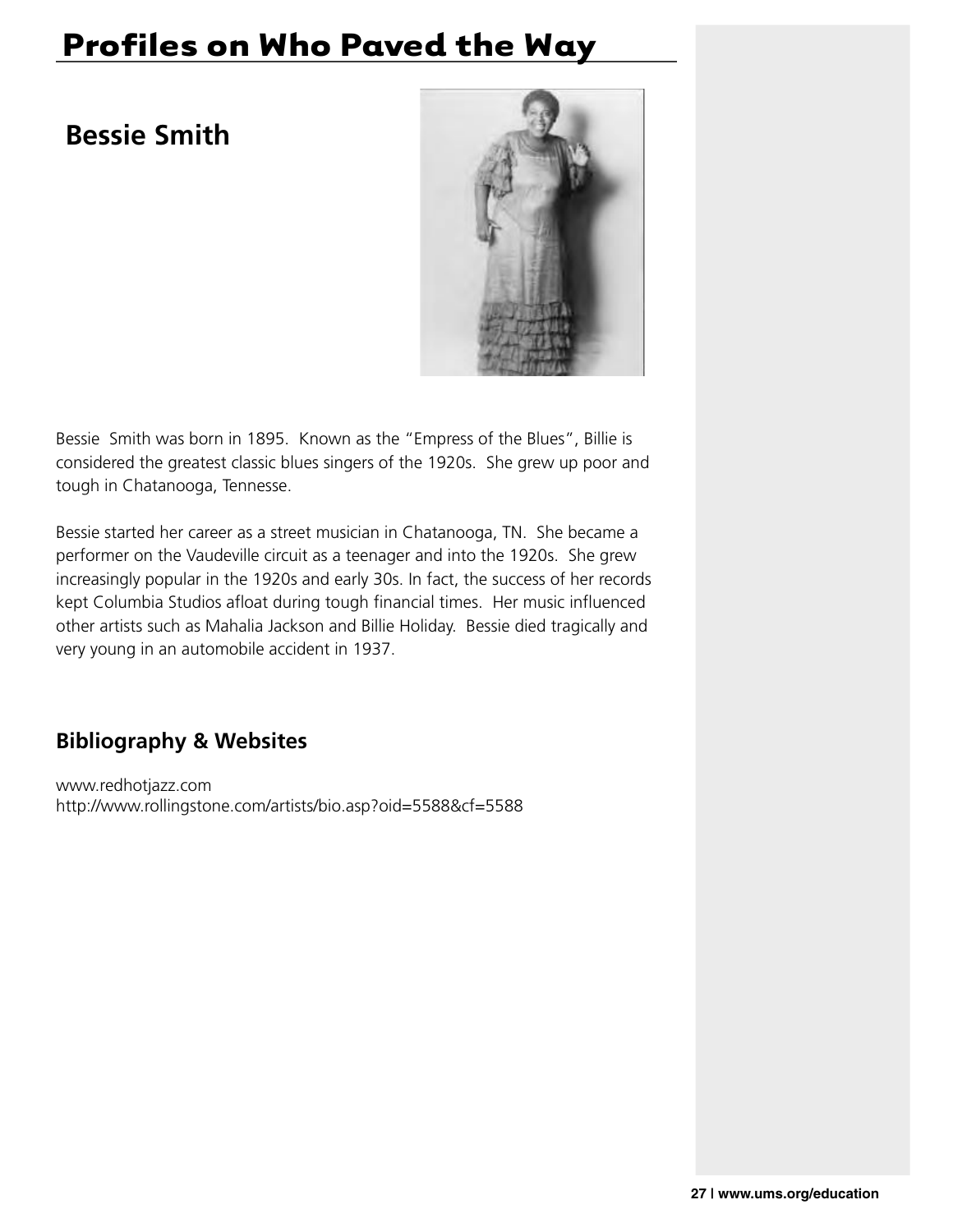### **Billie Holiday**



Billie Holiday was born as Eleanora Fagan on April 7, 1915 in Baltimore, Maryland. Billie's parents were married as teenagers. Her father Clarence Holiday, deserted the family to tour with a band. Billie never saw much of her immediate family, as her mother would leave her in the care of other relatives. At the tender age of ten, she was victimized in a violent rape. She later moved to New York seeking a new life and to pursue a dream.

Billie tried to be a dancer in a Harlem nightclub but was turned down by the owner. After the audition, she sang a blues tune while she was getting ready to leave. The nightclub owner heard her singing and he hired her to sing for the club. She dubbed her name from one of her favorite film stars, Billie Dove. Soon thereafter Billie struck a deal with Vocalion Records and made a series of recordings with various artists. She later toured with the Count Basie orchestra, Artie Shaw's band, performed at Carnegie Hall and toured in Europe. Billie also worked with famous saxophonist Lester Young who nicknamed her Lady Day.

Although most of her music was full of life and joy, Billie suffered from depression and mood swings. She used drugs and alcohol to soothe her pain. Sadly, she never overcame her drug addiction and died when she was only 45 years old.

### **Bibliography & Websites**

http://www.duke.edu/~jhg/ http://www.pbs.org/jazz/kids/nowthen/billie.html http://www.ladyday.net/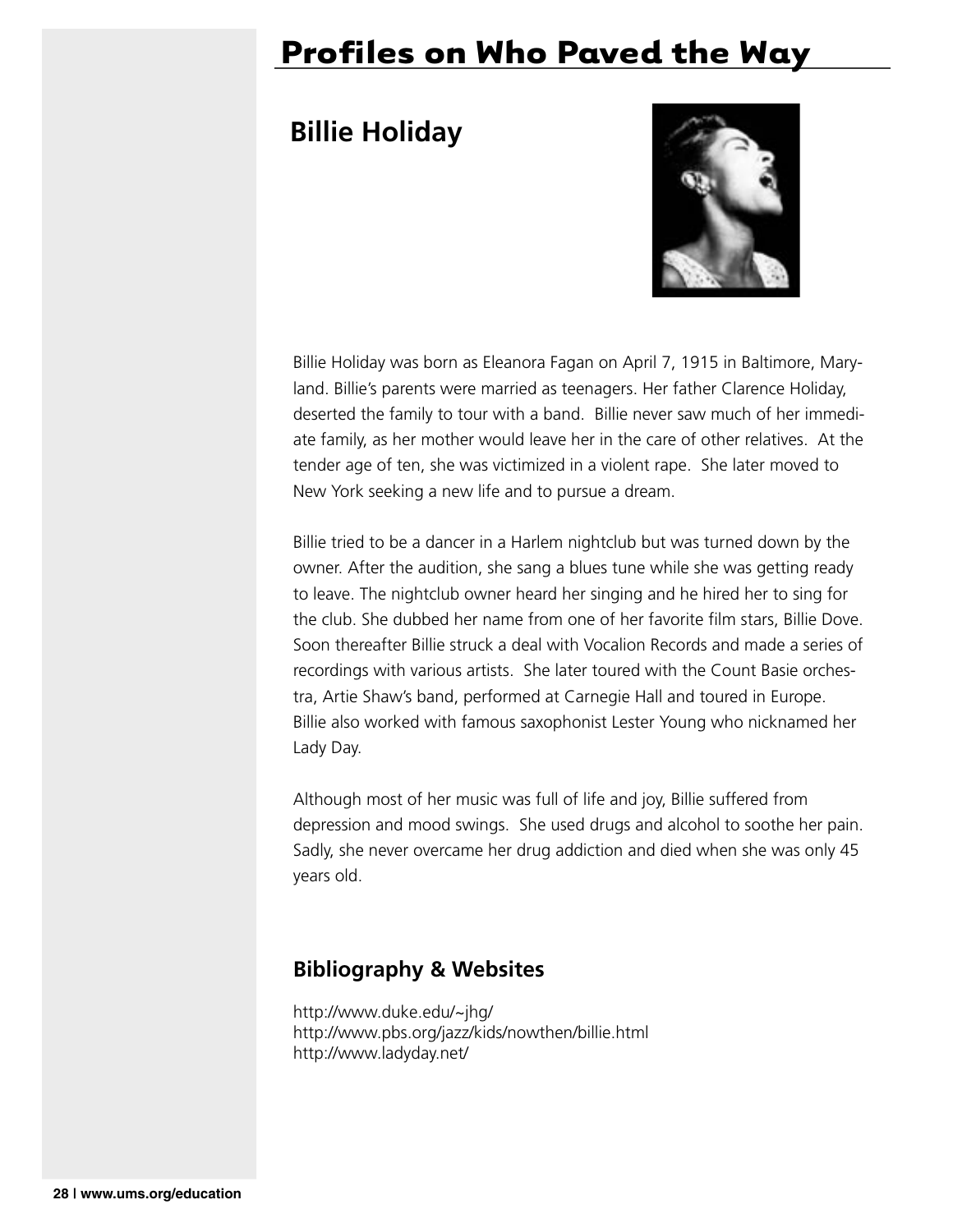# **Lena Horne**



Lena Calhoun Horne was born in Brooklyn, New York on June 30, 1917. Lena was raised by her mother Edna, who pushed her into show business. At 16, Lena was hired as a chorus girl at Harlem's Cotton Club. She had to quit school and become the family breadwinner with a salary of \$25 a week. By age 18 she was touring as a singer with popular bands. After a few appearances on Broadway, Hollywood did come calling.

At 21 years of age, Lena played in her first film on the silver screen entitled *The Duke is Tops*. Lena signed with MGM, but unfortunately, for her, the movies were filmed so that her scenes could be cut out when they were shown in the South. At that time, the South had ridiculous notions about race. Movie executives feared a loss of revenue if a black performer appeared in them in a role other than a servant or other minor occupation. She was even denied rooms at the very hotels in which she sang.

Despite her success, Horne's career temporarily slowed down after she began associating with friends who were considered communist. Horne had become friends with Paul Robeson and other alleged communists, so she was blacklisted for several years. Horne was also active in the Civil Rights Movement. She participated in the March on Washington and performed at rallies for the National Council for Negro Women. Horne also continued touring, recording, and acting throughout the 1960s. During the 1970s, Horne took a hiatus from public life. She returned in 1981 with her one-person Broadway show, Lena Horne: The Lady and Her Music. The show ran for fourteen months, and she won a Tonv<sup>®</sup> Award and several other awards. In 1989, Horne received a Grammy $^{\circledR}$  Award for lifetime achievement.

### **Bibliography & Websites**

http://www.classicmoviemusicals.com/horne.htm http://afroamhistory.about.com/cs/people1/a/bio\_horne\_lena.htm http://us.imdb.com/name/nm0395043/bio http://www.who2.com/lenahorne.html http://www.geocities.com/Hollywood/Hills/2440/horne.html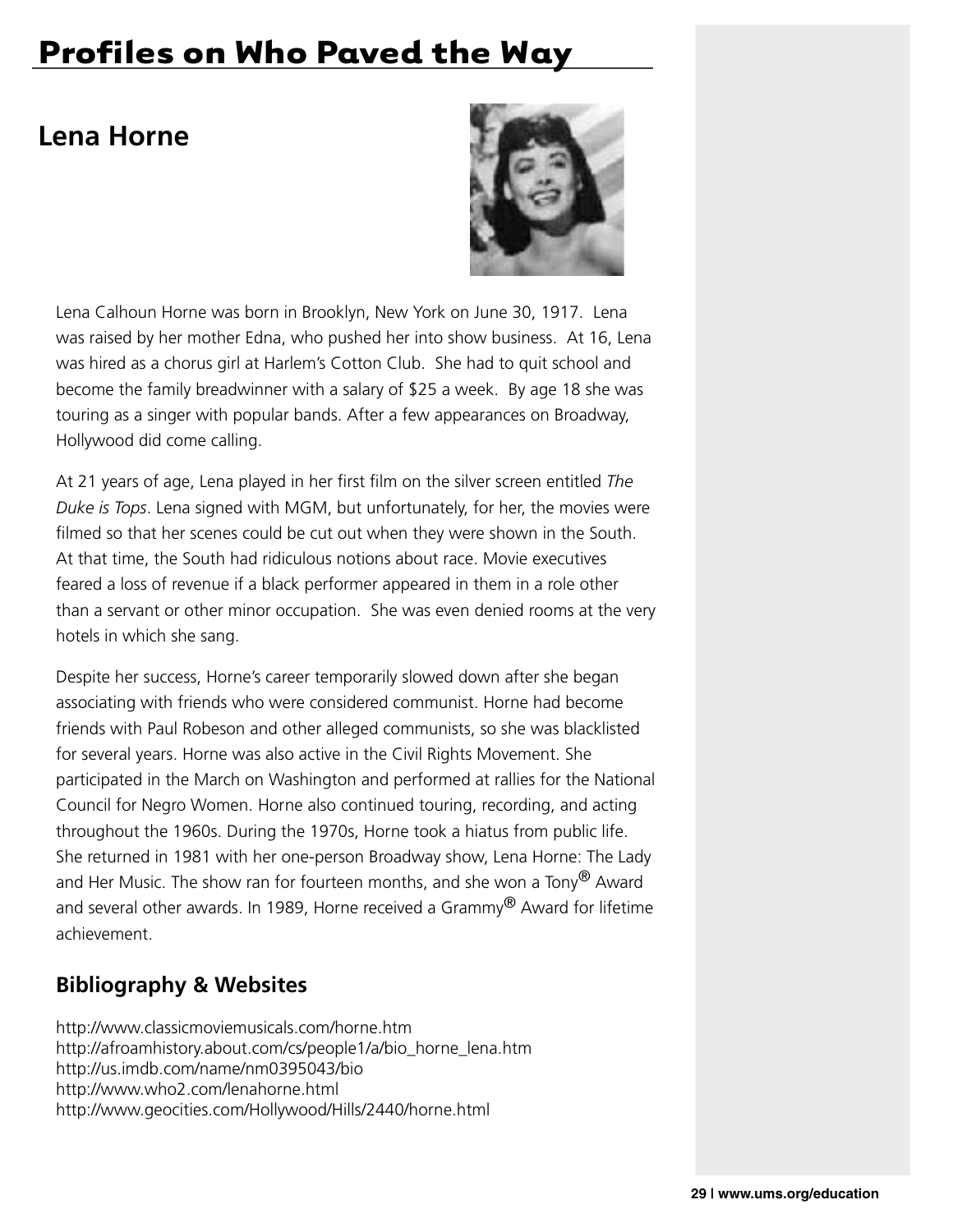### **Ella Fitzgerald**



Most people are surprised to learn that Ella Fitzgerald's childhood was as difficult as Billie Holliday's. She was born April 25, 1917 and was raised in poverty and near homelessness until her big break on Amateur Night at the Apollo Theater in Harlem in 1934. One of her first paying gigs netted her \$12.50 per week.

As her popularity increased throughout the 30s, Ella found herself singing to a diverse audience. People of all races, religions, and nationalities identified with Ella and enjoyed her music. During the 50s and 60s, Ella battled discrimination since some hotels, restaurants, and concert halls were known to discriminate against black performers.

Her career spanned seven decades. She is known as the "First Lady of Song" and is considered by some to be the finest female jazz singer of all time.

#### **Bibliography & Websites**

http://www.womenshistoryabout.com http://www.ellafitzgerald.com http://entertainment.msn.com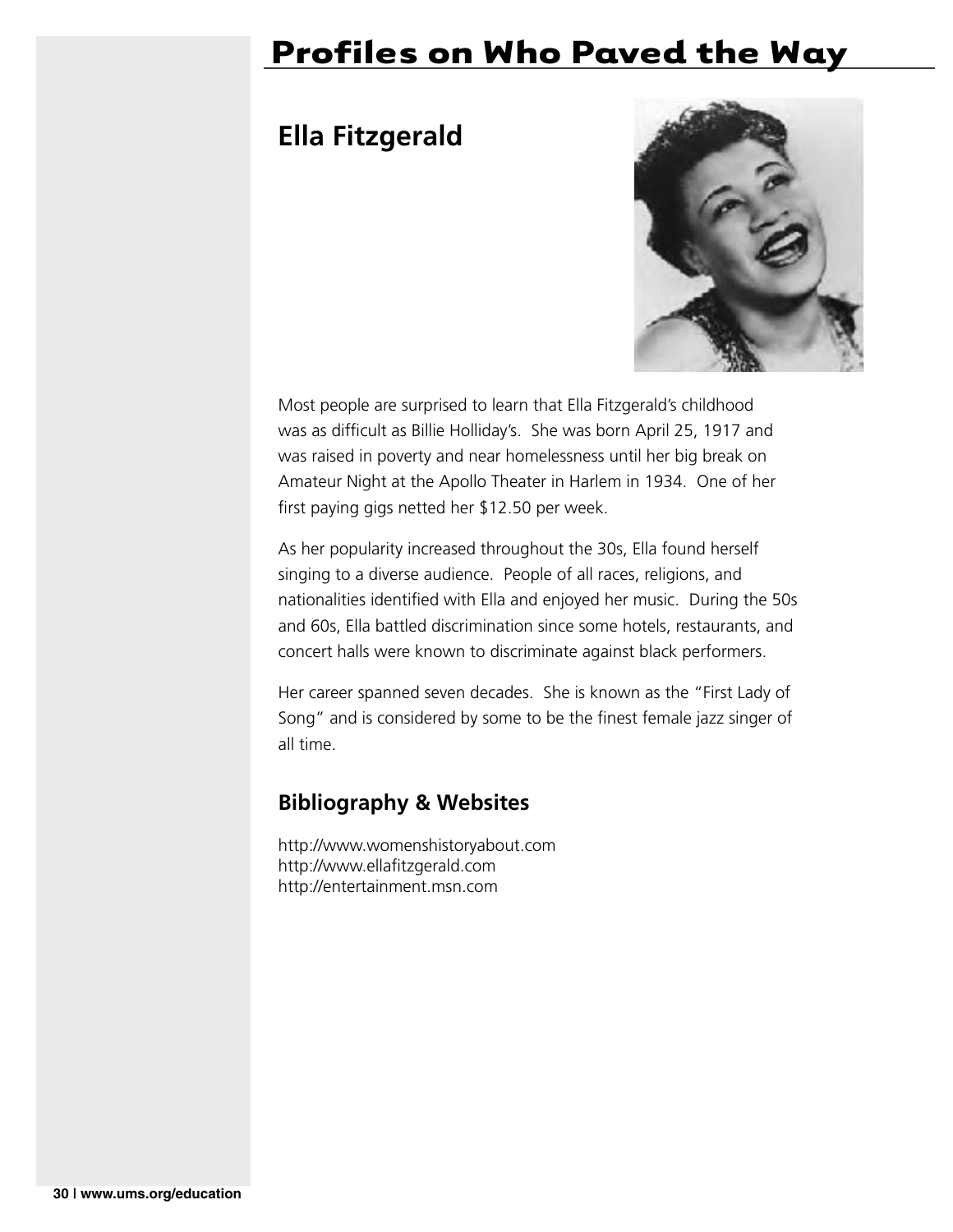# **Profiles on Who Paved the Way Profiles on Who Paved the Way**

# **Aretha Franklin**



Aretha Louise Franklin was born March 25, 1942. Aretha Franklin's roots are purely gospel based. Her father, C.L. Franklin, was a Baptist preacher who knew some of the major gospel stars, of the day such as Mahalia Jackson and Clara Ward. As a young girl, she started off singing in the choir of her father's church, the New Bethel Baptist Church in Detroit.

In the early 1960s, Aretha signed her first recording contract with Columbia Records. The years at Columbia gave her experience and exposure, but no big hits. In the early years of her career she often lent her talents to the civil rights cause, and performed publicly in support of Dr. Martin Luther King, Jr. When her contract expired in 1966 she signed to Atlantic and immediately digging into her R&B roots. Franklin was now recording with a crew of versatile and talented musicians like Cissy Houston, Duane Allman and Eric Clapton. 1967's *I Never*  Loved a Man was the first in a long line of LPs that brought America to its knees. During the next three years, Franklin burned with passion and intensity, selling millions of albums with Top 20 gospel-crossover hits like "Respect," "Baby I Love You," "Chain of Fools," and "Think."

In 1987 she became the first woman inducted into the Rock and Roll Hall of Fame. Her 1998 hit "A Rose is Still a Rose" collaboration with Lauryn Hill and Puff Daddy has boosted her career and even made her a hit on the dance charts.

### **Bibliography & Websites**

http://www.soulwalking.co.uk/Aretha%20Franklin.html http://www.chrismorgan.topcities.com/page42.html http://www.rollingstone.com/artists/bio.asp?oid=457&cf=457 http://www.aristarec.com/aristaweb/ArethaFranklin/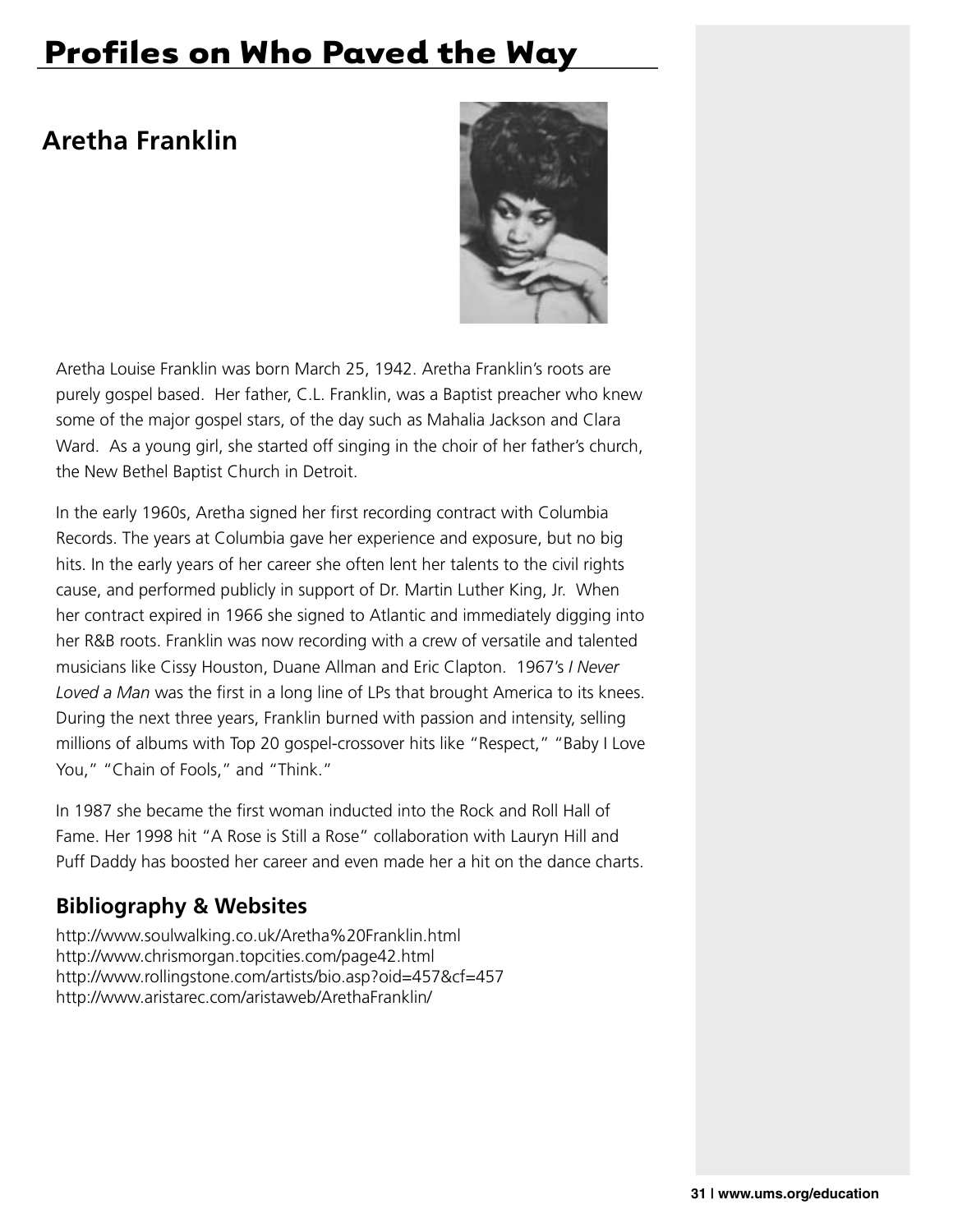### **Carmen McRae**



Carmen McRae always had a nice voice (if not on the impossible level of an Ella Fitzgerald or Sarah Vaughan) but it was her behind-the-beat phrasing and ironic interpretations of lyrics that made her most memorable. She studied piano early on and had her first important job singing with Benny Carter's big band (1944) but it would be another decade before her career really had much momentum.

McRae married and divorced Kenny Clarke in the 1940s, worked with Count Basie (briefly) and Mercer Ellington (1946-47), and became the intermission singer and pianist at several New York clubs. In 1954 she began to record as a leader and by then she had absorbed the influences of Billie Holiday and bebop into her own style. McRae would record pretty steadily up to 1989 and, although her voice was higher in the 1950s and her phrasing would be even more laidback in later years, her general style and approach did not change much through the decades.

Championed in the 1950s by Ralph Gleason, Carmen McRae was fairly popular throughout her career. Among her most interesting recording projects were participating in Dave Brubeck's the Real Ambassadors with Louis Armstrong, cutting an album of live duets with Betty Carter, being accompanied by Dave Brubeck and George Shearing, and closing her career with brilliant tributes to Thelonious Monk and Sarah Vaughan. Carmen McRae, who refused was forced to retire in 1991 due to emphysema. She recorded for many labels including Bethlehem.

### **Bibliography & Websites**

http://www.jazzvisionsphotos.com/contact/carmen.htm http://www.vervemusicgroup.com/artist.aspx?aid=2682 http://www.ddg.com/LIS/InfoDesignF96/Ismael/jazz/1950/McRae.html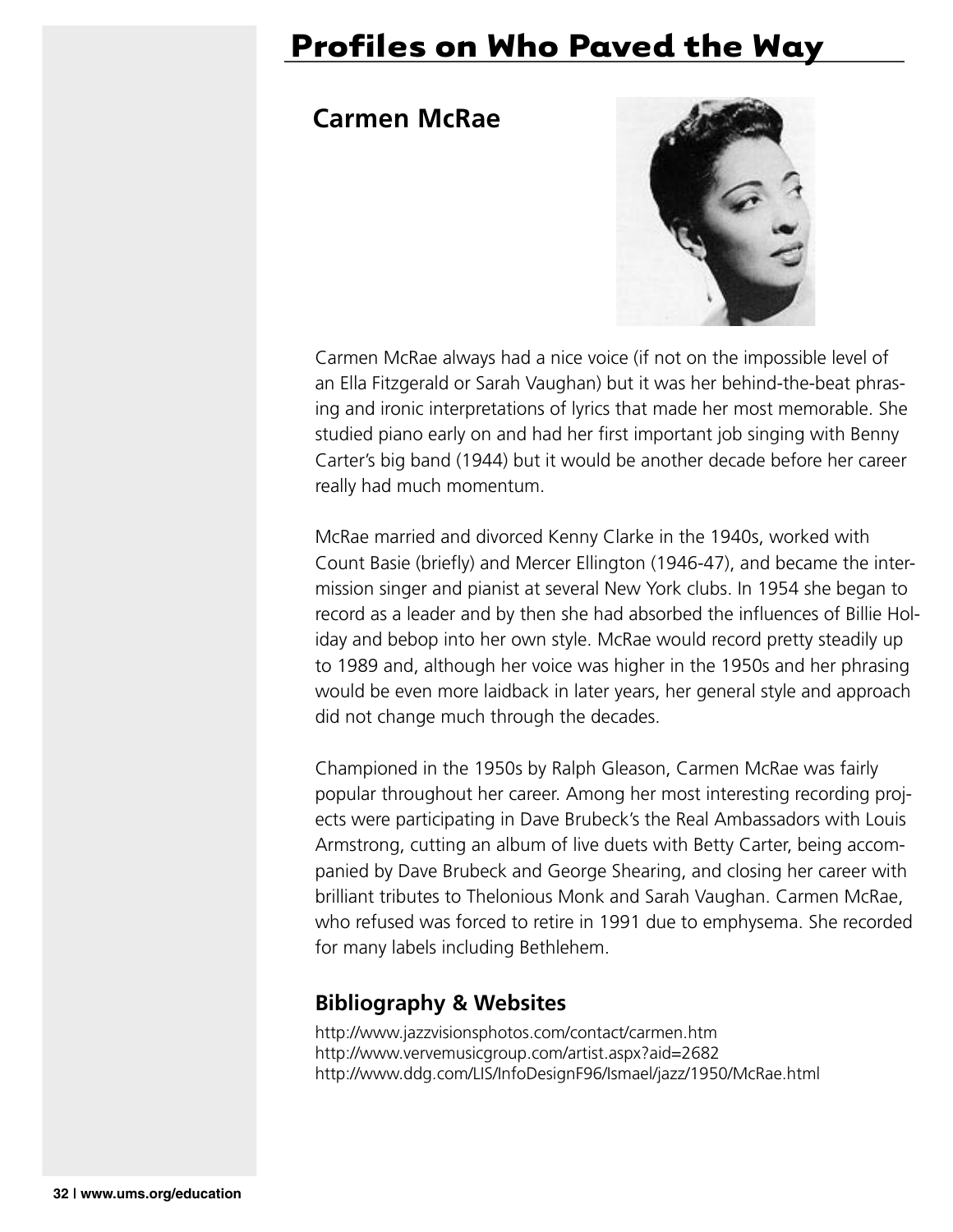

**RESOURCES**

DE

photo by Annie Liebowitz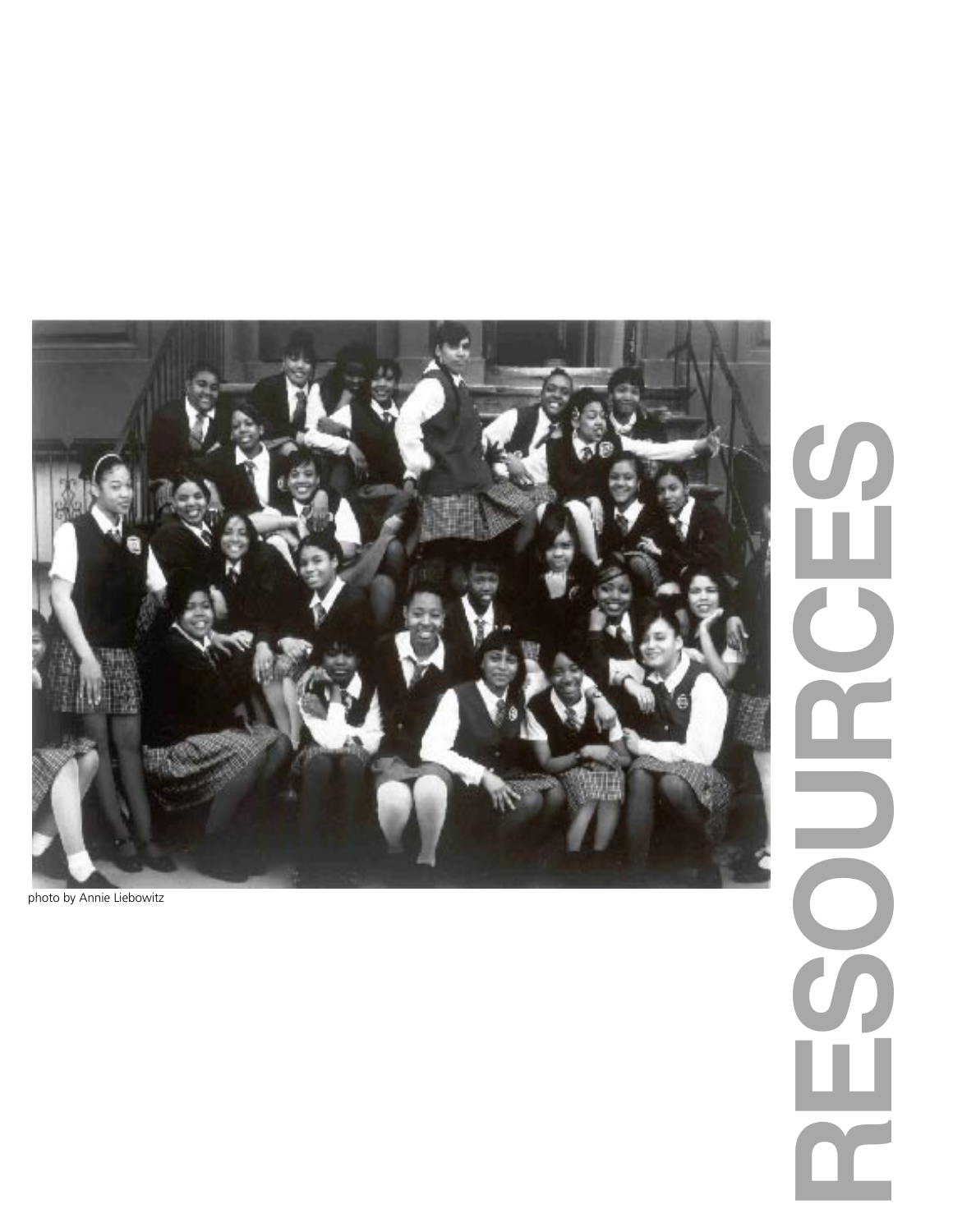# **UMS Permission Slip**

Dear Parents and Guardians,

We will be taking a field trip to see a University Musical Society (UMS) Youth Performance of the Girls Choir of Harlem, from 11am-12pm on Friday, April 16 at the Michigan Theater in Ann Arbor.

We will travel by (car / school bus / private bus / walking), leaving school at approximately \_\_\_\_\_\_\_\_am and returning at approximately \_\_\_\_\_\_\_\_ pm.

The UMS Youth Performance Series brings the world's finest performers in music, dance, theater, opera, and world cultures to Ann Arbor. This performance features the Girls Choir of Harlem and their Director Priscilla Baskerville.

We ( need / do not need ) additional chaperones for this event. Please ( send / do not send ) lunch along with your child on this day. If your child requires medication to be taken while we are on the trip, please contact us to make arrangements.

If you would like more information about this Youth Performance, please visit the Education section of www.ums.org/education. Copies of the Girls Choir of Harlem Teacher Resource Guide are available for you to download.

Additional Comments from the Teacher:

If you have any questions, please don't hesitate to call me at \_\_\_\_\_\_\_\_\_\_\_\_\_\_\_\_\_ or send email to

\_\_\_\_\_\_\_\_\_\_\_\_\_\_\_\_\_\_\_\_\_\_\_\_\_\_\_\_\_\_\_\_\_\_\_\_\_\_\_\_\_\_\_\_\_\_\_\_\_\_\_\_\_\_\_\_\_\_\_\_\_\_\_\_\_\_\_\_\_\_\_\_\_\_\_\_\_\_\_

Sincerely,

- - - - - - - - - -- - - - -Please detach and return by :\_\_\_\_\_\_\_\_\_\_\_\_\_\_\_\_\_\_- - - - - - - - - - - - -- -

| on Friday, April 16 at the Michigan Theater in Ann Arbor. I understand that |                   |
|-----------------------------------------------------------------------------|-------------------|
|                                                                             | Date_____________ |
|                                                                             |                   |
|                                                                             |                   |
| Emergency contact person                                                    |                   |

### **YOU ASKED FOR IT!**

We've heard from teachers that it's helpful to have a paragraph or two describing a Youth Performance in a letter/permission slip to send home to parents.

Please feel free to use this template, or adapt the information to meet the requirements of your school or district.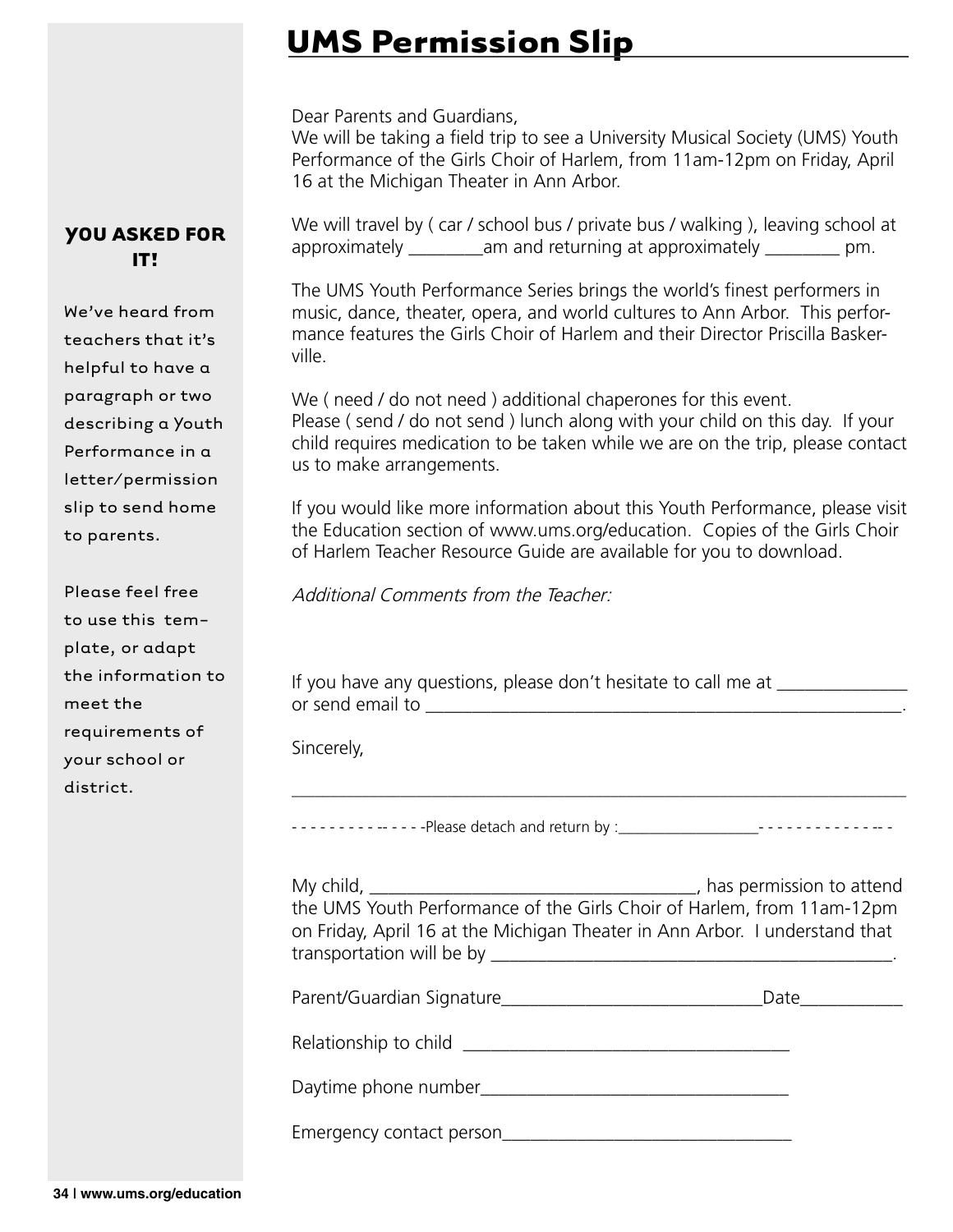# **Community Resources**

### **University Musical Society**

University of Michigan Burton Memorial Tower 881 N. University Ann Arbor, MI 48109-1011 (734) 615-0122 umsyouth@umich.edu www.ums.org

#### **Music Educators National Conference**

1806 Robert Fulton Drive Reston, VA 20191 www.menc.org (703) 860-4000

### **University of Michigan School of Music**

1100 Baits Dr. Ann Arbor, MI 48109-2085 (734) 734 615-3734 contact: Faye Burton email: fayeb@umich.edu

### **Ann Arbor Chapter of The Links, Inc.**

contact: Barbara Meadows (734) 677-4422 email: tmeadows@umich.edu

### **University of Michigan Center for Afro-American and African Studies**

4700 Haven 505 S State St. Ann Arbor, MI 48109 (734) 764-5513 caasinfo@umich.edu contact: Elizabeth James

### **African American Cultural and Historical Museum of Ann Arbor**

1100 N Main Street, Suite 201-C Ann Arbor, MI 48104 (734) 663-9348 contact: Letitia Byrd

### **Rebirth, Inc.**

81 Chandler Detroit, MI (313) 875-0289 wenhajazz@aol.com contact: Wendall Harrison These groups and

organizations can

help you to learn

more about jazz

performance styles,

and/or the

performing arts.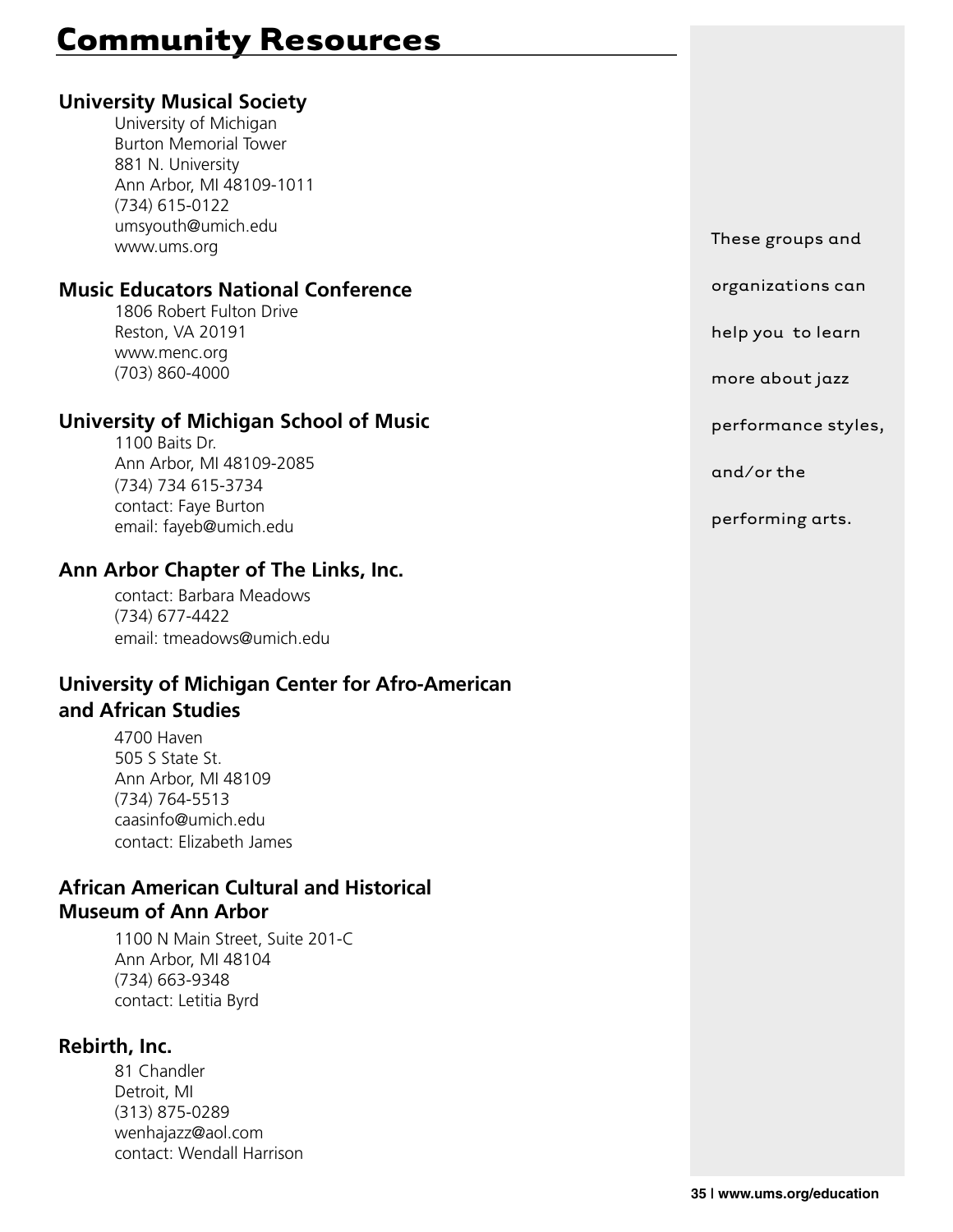# **Evening Performance**

### Girls Choir of Harlem

Friday, April 16 8:00 pm Michigan Theater, Ann Arbor

"The Boys Choir had better be on their toes, because the girls are ready!" (Al Roker) After a failed attempt to develop the group in the early 1980s, the female counterpart of the Boys Choir of Harlem finally came into its own with a debut concert at Lincoln Center in 1997. In their short history, they have attracted widespread attention; Vogue compared their sound to "what it might be like if a band of angels had floated down to earth to raise their voices for a brief moment in time." Priscilla Baskerville, Girls Choir of Harlem's new music director, conducts over 250 girls at the Choir Academy of Harlem. Fifty of those girls who attend daily three-hour rehearsals while in Harlem — will perform this UMS debut concert.

This Performance is sponsored by **Bank One** with additional support from media sponsors **Michigan Chronicle** and **Michigan Front Page.**

#### **Additional Options for Teens**

In response to the needs of our teen audience members, the University Musical Society has implemented the Teen Rush Ticket Coupon program. The coupons may be downloaded from our website at www.ums.org/secondary/education/ pub\_prog\_teens.htm and can be used to purchase tickets for any evening performance at half the price! See the copy of our coupon below.

| experience the world's best live music, dance and theater in your own backyard<br>ums teen rush ticket coupon                       |                                                                                                                                                                                                                                                                                                                                                        |  |
|-------------------------------------------------------------------------------------------------------------------------------------|--------------------------------------------------------------------------------------------------------------------------------------------------------------------------------------------------------------------------------------------------------------------------------------------------------------------------------------------------------|--|
| The University Musical<br>Society (UMS) is a<br>performing arts presenter<br>on the University of<br>Michigan campus that           | <b>Check out UMS for:</b><br>half the price!                                                                                                                                                                                                                                                                                                           |  |
| brings professional<br>performing artists to the<br>area to perform. We host<br>everything from dance<br>troupes to jazz musicians, | Rush Tickets are sold to high school students for 50% off the<br>published ticket price 90 minutes before every UMS performance. These<br>tickets are only available if the performance is not sold out. Tickets may<br>be purchased in person at the performance hall ticket office, but plan to<br>get there early, because tickets go <i>fast</i> ! |  |
| theater companies to<br>world famous opera<br>singers all right here in<br>Southeastern Michigan.                                   | Call our box office at 734-764-2538 to check ticket availability.<br>The fine print<br>Bring your <i>student ID</i> and <i>this coupon</i> to the performance hall ticket office the night of the<br>show. This coupon is good for ONE 50% off ticket, subject to availability. Seating is at the<br>discretion of the UMS ticket office personnel.    |  |
| student name<br>school<br>email                                                                                                     | for our full season and more information, visit<br>www.ums.org                                                                                                                                                                                                                                                                                         |  |

#### **UMS Tickets Online**

www.ums.org/tickets

**UMS Tickets By Phone**

(734) 764-2538

**Teens interested in half-price tickets for evening UMS performances may download this ticket at www.ums.org/ secondary/ education/pub\_ prog\_teens.htm. Just present it at the box office the night of the show!**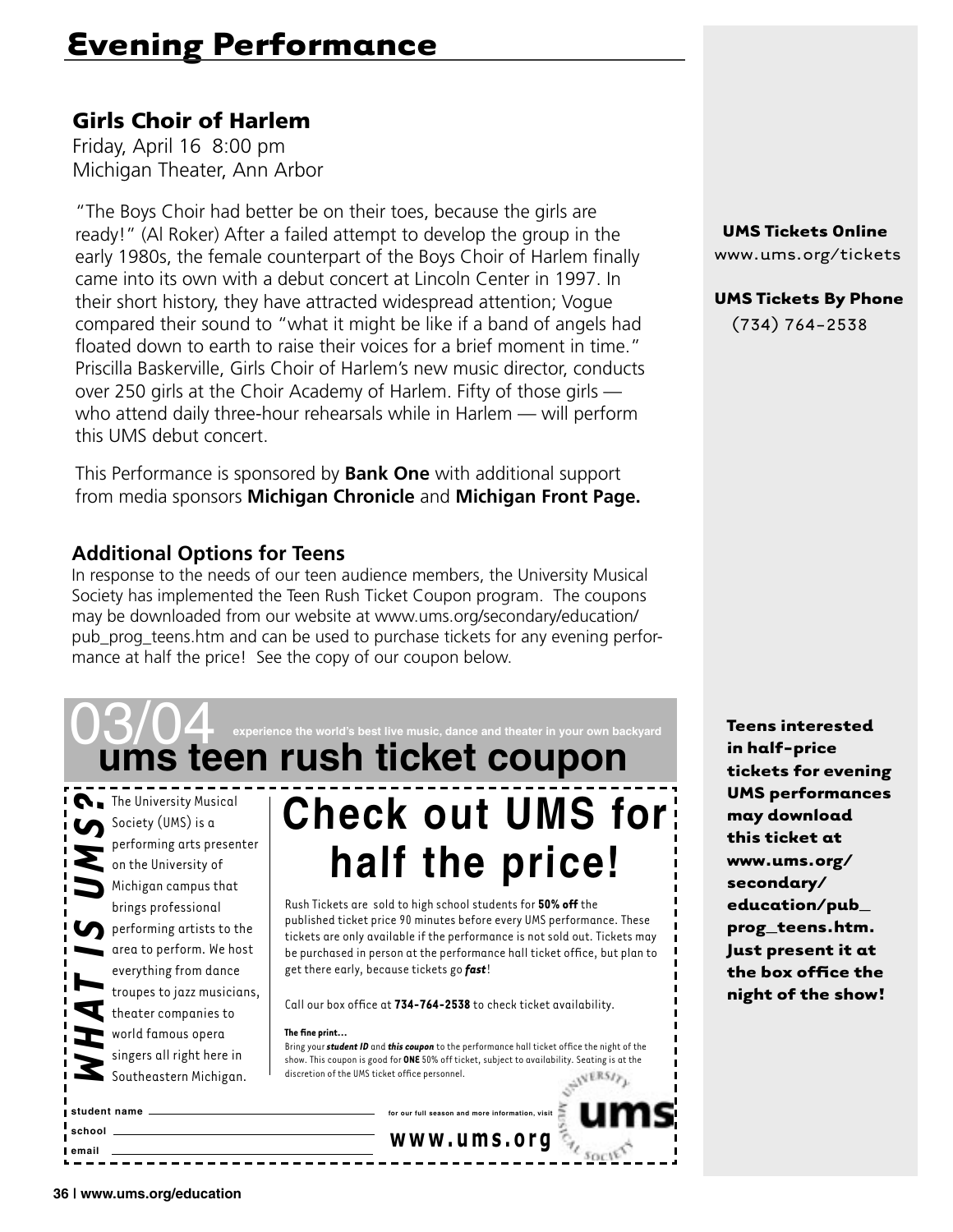

## **Send Us Your Feedback!**

UMS wants to know what teachers and students think about this Youth Performance. We hope you'll send us your thoughts, drawings, letters, or reviews.

#### **UMS Youth Education Program**

Burton Memorial Tower • 881 N. University Ave. • Ann Arbor, MI 48109-1011 (734) 615-0122 phone • (734) 998-7526 fax • umsyouth@umich.edu